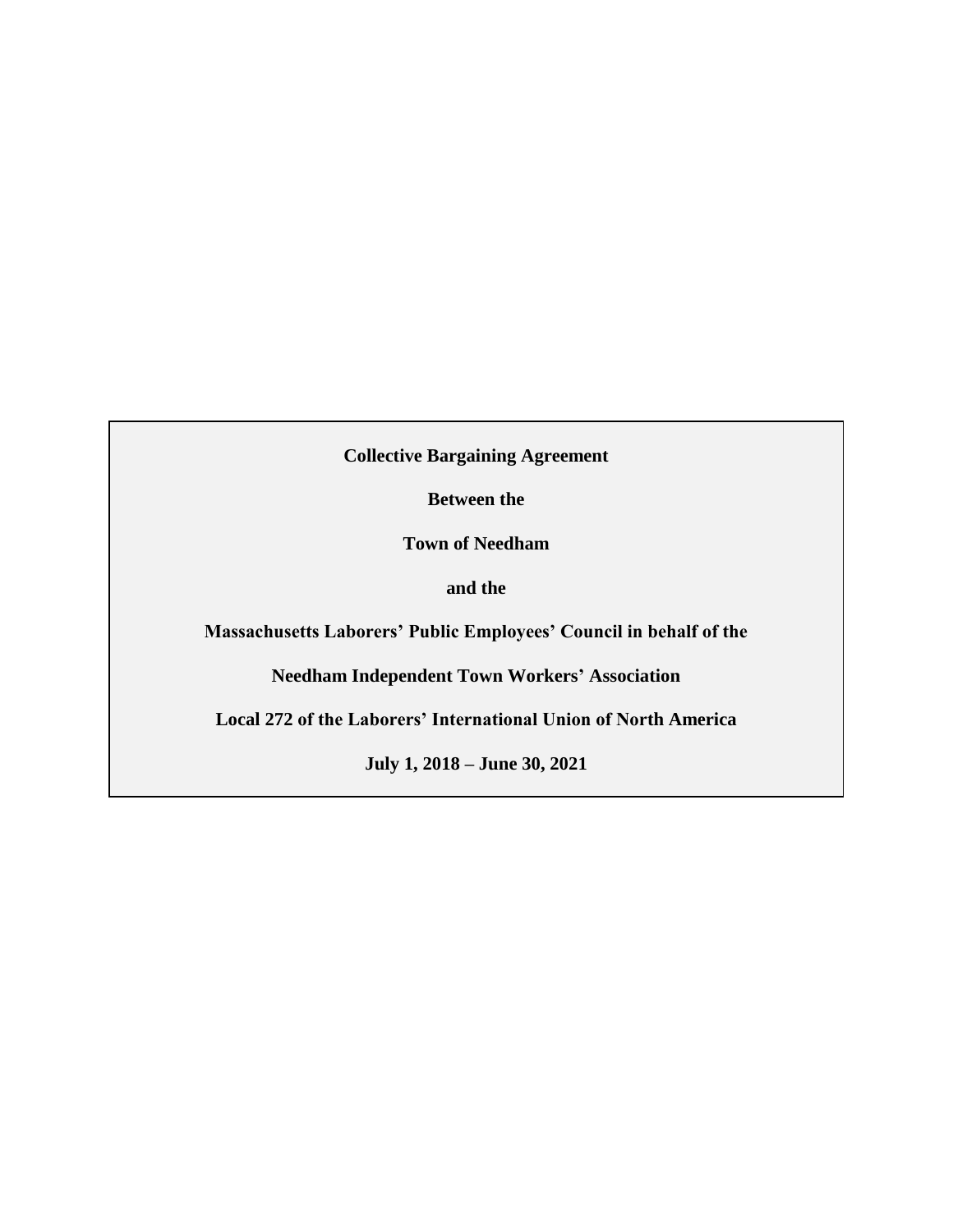| <b>TABLE OF CONTENTS</b> |                                                                     |                |  |  |  |  |  |  |  |
|--------------------------|---------------------------------------------------------------------|----------------|--|--|--|--|--|--|--|
| <b>ARTICLE</b>           | <b>TITLE</b>                                                        | <b>PAGE</b>    |  |  |  |  |  |  |  |
| Article 1                | <b>Stability of Agreement</b>                                       | 3              |  |  |  |  |  |  |  |
| Article 2                | Recognition                                                         | 3              |  |  |  |  |  |  |  |
| Article 3                | <b>Union Dues</b>                                                   | $\overline{4}$ |  |  |  |  |  |  |  |
| Article 4                | <b>Union Security</b>                                               | 5              |  |  |  |  |  |  |  |
| Article 5                | <b>Management Rights</b>                                            | 6              |  |  |  |  |  |  |  |
| Article 6                | <b>Hours of Work</b>                                                | 6              |  |  |  |  |  |  |  |
| Article 7                | <b>Holidays</b>                                                     | 8              |  |  |  |  |  |  |  |
| Article 8                | <b>Overtime/Compensatory Time</b>                                   | 9              |  |  |  |  |  |  |  |
| Article 9                | <b>Job Posting</b>                                                  | 10             |  |  |  |  |  |  |  |
| Article 10               | <b>Educational Reimbursement</b>                                    | 10             |  |  |  |  |  |  |  |
| Article 11               | <b>Vacation</b>                                                     | 10             |  |  |  |  |  |  |  |
| Article 12               | <b>Authorized Unpaid Leave of Absence</b>                           | 12             |  |  |  |  |  |  |  |
| Article 13               | <b>Personal Leave</b>                                               | 13             |  |  |  |  |  |  |  |
| Article 14               | <b>Civic Duty Leave</b>                                             | 13             |  |  |  |  |  |  |  |
| Article 15               | <b>Military Leave</b>                                               | 14             |  |  |  |  |  |  |  |
| Article 16               | <b>Family and Medical Leave</b>                                     | 14             |  |  |  |  |  |  |  |
| Article 17               | <b>Bereavement Leave</b>                                            | 15             |  |  |  |  |  |  |  |
| Article 18               | <b>Non Occupational Sick Leave</b>                                  | 15             |  |  |  |  |  |  |  |
| Article 19               | <b>Light Duty</b>                                                   | 18             |  |  |  |  |  |  |  |
| Article 20               | <b>Workers' Compensation</b>                                        | 19             |  |  |  |  |  |  |  |
| Article 21               | <b>Grievance and Arbitration Procedure</b>                          | 20             |  |  |  |  |  |  |  |
| Article 22               | <b>Compensation Plan</b>                                            | 21             |  |  |  |  |  |  |  |
| Article 23               | Merit                                                               | 23             |  |  |  |  |  |  |  |
| Article 24               | Longevity                                                           | 24             |  |  |  |  |  |  |  |
| Article 25               | <b>Performance Evaluation</b>                                       | 24             |  |  |  |  |  |  |  |
| Article 26               | Payment for Absence Due to Weather or Emergency                     | 25             |  |  |  |  |  |  |  |
| Article 27               | Separability and Subordination to Existing Law                      | 25             |  |  |  |  |  |  |  |
| Article 28               | Cafeteria Plan                                                      | 25             |  |  |  |  |  |  |  |
| Article 29               | <b>Miscellaneous Provisions</b>                                     | 26             |  |  |  |  |  |  |  |
| Article 30               | <b>Acting Pay</b>                                                   | 28             |  |  |  |  |  |  |  |
| Article 31               | <b>Duration Of Contract</b>                                         | 29             |  |  |  |  |  |  |  |
| <b>SIGN</b>              | Signature                                                           | 30             |  |  |  |  |  |  |  |
| <b>APPENDIX A</b>        | <b>Needham Independent Town Workers' Association Classification</b> | 31             |  |  |  |  |  |  |  |
|                          | Plan                                                                |                |  |  |  |  |  |  |  |
| <b>APPENDIX B</b>        | <b>Compensation Plan</b>                                            | 32             |  |  |  |  |  |  |  |
| <b>APPENDIX C</b>        | <b>Union Dues Authorization Form</b>                                | 36             |  |  |  |  |  |  |  |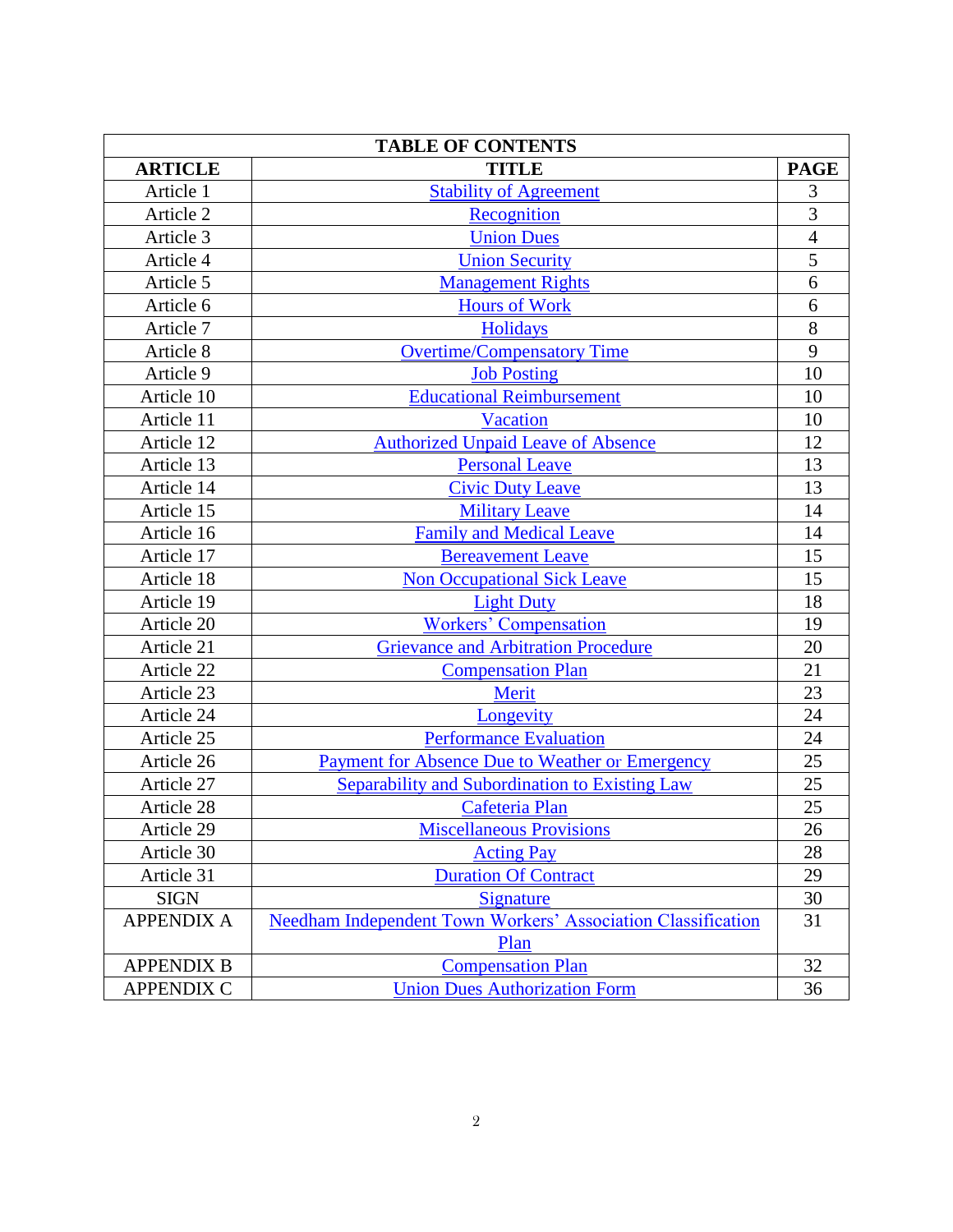**THIS AGREEMENT** made and entered into this 26<sup>th</sup> day of September, 2018 by and between the Town of Needham (hereinafter called "Town"), acting by and through its duly designated representatives, and the Needham Independent Town Workers' Association (hereinafter called "Union"), under and pursuant to the provisions of Massachusetts General Laws, Chapter 150E, as amended. Except as expressly set forth herein, all provisions of the collective bargaining agreement between the Town & the Union, which by its terms is in effect through June 30, 2018 remain in full force and effect.

### <span id="page-2-0"></span>**ARTICLE 1 STABILITY OF AGREEMENT**

- **1.1.** If any of the provisions of this Agreement are found by a court of competent jurisdiction to be in conflict with any Federal law or statute, or statutes of the Commonwealth of Massachusetts; such provisions shall be considered null and void and shall not be binding on the parties hereto; and in such event, the remaining provisions of this Agreement shall remain in full force and effect. The provisions of Section 7, of chapter 150E shall not be waived, by the preceding paragraph.
- **1.2.** The parties acknowledge that during the negotiations which preceded the execution of this Agreement, each had the unlimited right and opportunity to make demands and proposals with respect to any subject or matter not removed by law from the area of collective bargaining and that the understandings and agreements arrived at by the parties after the exercise of that right and opportunity are set forth in this Agreement. Either party may, however, propose specific amendments to this Agreement and the parties may mutually agree on amendments and proposals and the effective date thereof; but neither party shall be obligated to consider or negotiate such proposed demands or amendments. Additions to this Agreement shall be evidenced by letters of mutual intent which shall be signed by representatives of the parties duly authorized by the Town and the Union.
- **1.3.** The failure of the Town or the Union to insist in any one or more incidents, upon performance of any of the terms or conditions of this Agreement shall not be considered as a waiver or relinquishment of the rights of the Town or of the Union to future performance of any such terms or conditions, and obligations of the Union or of the Town to such future performance shall continue in full force and effect.

# **ARTICLE 2 RECOGNITION PERSONS COVERED BY THIS AGREEMENT**

<span id="page-2-1"></span>**2.1.** Pursuant to the voluntary recognition by the duly authorized authorities of the Town as herein recited, the Town recognizes the Union personnel as herein identified for the purpose of collective bargaining with a view toward reaching a mutual understanding and agreement relative to questions of wages, hours, and other conditions of employment.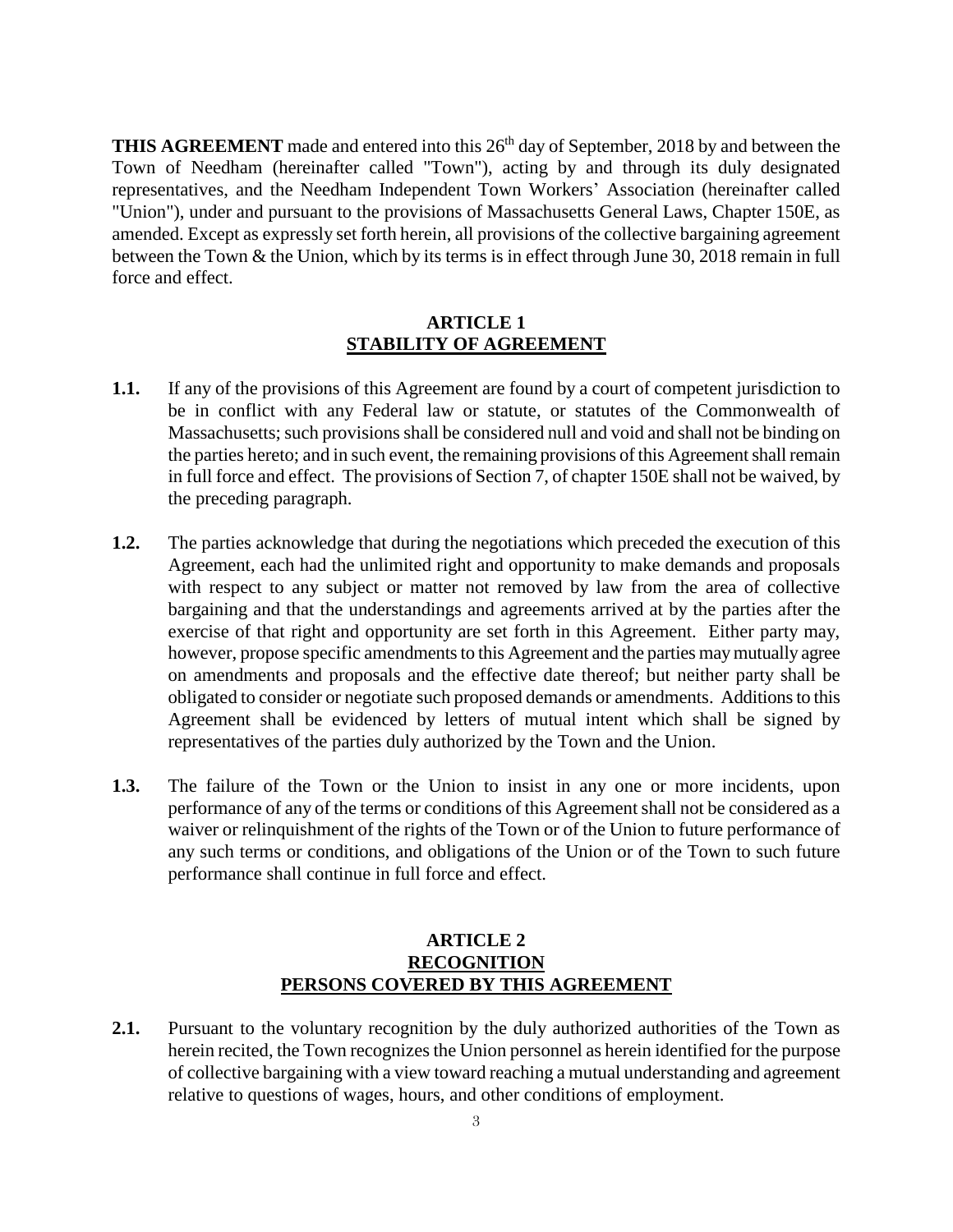- **2.2.** All other municipal employees of the Town of Needham are excluded from the terms and provisions of this Agreement.
- **2.3.** It is understood and agreed between the parties hereto that the provisions of this Article shall not be subject to any changes in the structure or composition of the employee unit as herein provided during the term of the within contract except as may at any time be made by decision of a court of competent jurisdiction, by legislation, or by decision of an appropriate commission or other agency of the Commonwealth of Massachusetts.

# **ARTICLE 3 UNION DUES**

- <span id="page-3-0"></span>**3.1.** Subject to applicable law as set forth in Chapter 180, Section 17A of the General Laws of the Commonwealth of Massachusetts, the Town shall deduct from earned wages each pay period Union membership dues required as a condition of acquiring, or retaining, membership in the Union of those employees who individually authorize such deduction in writing on the form attached hereto, made a part hereof and marked Appendix C. As a condition of employment, each employee who elects to join or maintain membership in the Union shall be required to pay Union dues to the Union, beginning the thirty-first  $(31<sup>st</sup>)$  day following the commencement of his/her employment, or the effective date of the agreement, whichever is later. The Town will remit all sums deducted under such check off authorization to the Treasurer of the Union, together with a list of the employees from whom such dues have been deducted. Such remittance shall be made by the fifteenth day of the succeeding month.
- **3.2.** The Union shall indemnify and save the Town harmless against any claim, demand, suit or other form of liability that may arise out of, or by reason of, action taken by the Town for the purpose of complying with this Article, or in reliance on any assignment furnished by the Town.
- **3.3.** The Town will incur no liability for loss of dues money after the Union representative receives said money in person from the Town Treasurer.
- **3.4.** The Union shall provide the Department of Human Resources with the signed acknowledgement from each member on Appendix C electing to have the Union dues deducted from his or her pay. Such release will be submitted for deduction for the next available payroll processing period.
- **3.5.** Neither the Town nor its representatives or agents shall interfere with, restrain or coerce employees in the exercise of the right of self-organization, to form, join or assist any employee organization to bargain collectively through representatives of their own choosing on questions of wages, hours and other conditions of employment, and to engage in other concerted activities for the purpose of collective bargaining or other mutual aid or protection.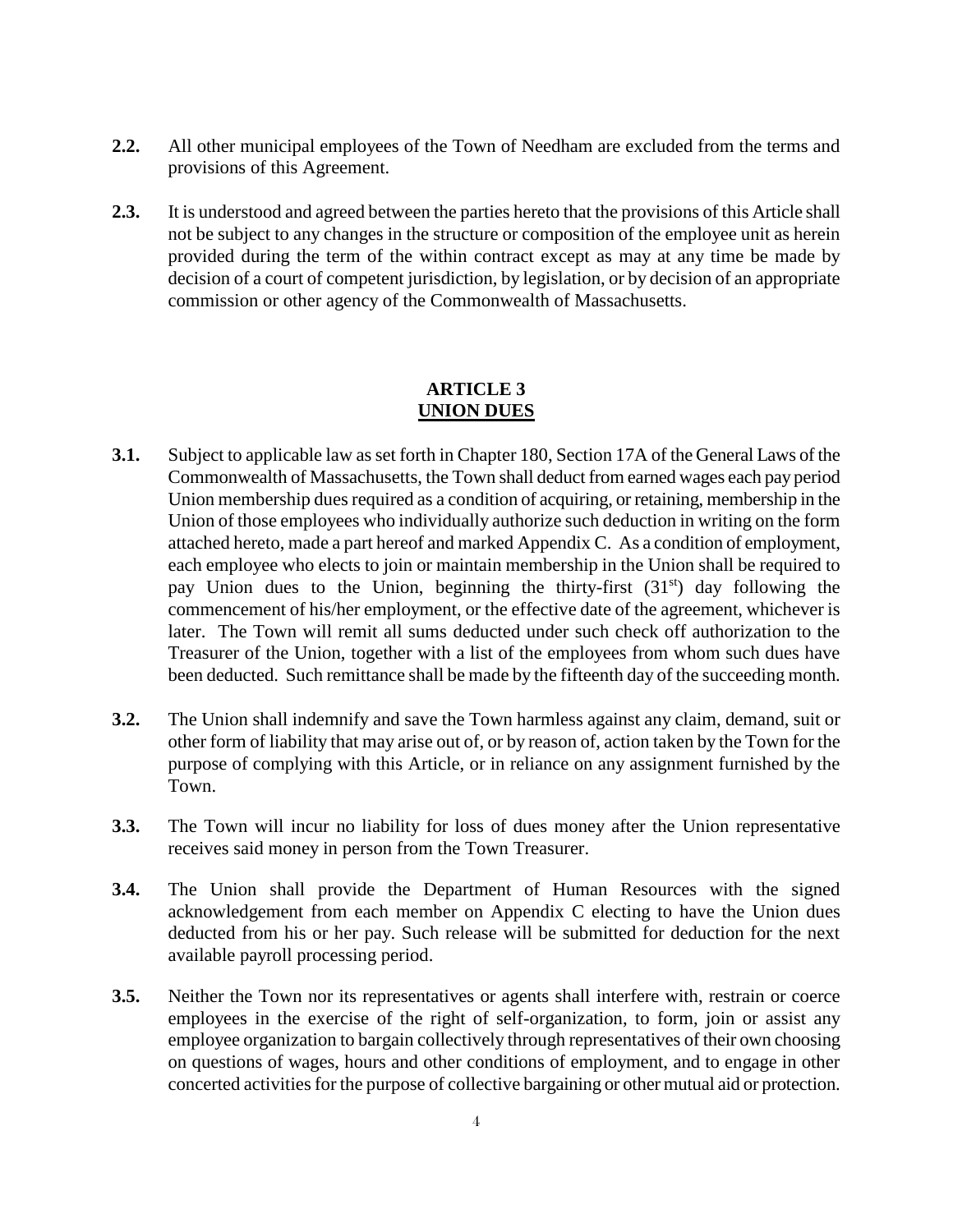### **3.6. Agency Fee**

- **3.6.1** An employee who does not elect to pay Union dues may consent in writing (Appendix C) to the authorization of the deduction of an agency fee from his or her wages and to the designation of the LIUNA Local 272 as the recipient thereof. Such consent shall not be mandatory and shall be in a form acceptable to the Town, and shall bear the signature of the employee.
- **3.6.2** The Union shall indemnify and save the Town harmless against any claim, demand, suit or other form of liability that may arise out of, or by reason of, action taken by the Town for the purpose of complying with this Article, or in reliance on any assignment furnished by the Town.
- **3.6.3** The Town will incur no liability for loss of agency fee money after the Union representative receives said money in person from the Town Treasurer.
- **3.6.4** The Union shall provide the Department of Human Resources with the signed acknowledgement on Appendix C from each member electing the agency fee deducted from his or her pay. Such release will be submitted for deduction for the next available payroll processing period.
- **3.6.5** The Union shall be responsible for representing the interests of all employees without discrimination and without regard to employee organization membership.

# **ARTICLE 4 UNION SECURITY**

- <span id="page-4-0"></span>**4.1.** The Town agrees not to discharge or discriminate in any way against employees covered by this Agreement on account of Union membership, Union affiliation or lawful Union activities.
- **4.2.** When contract negotiations are held during normal working hours (8:30 a.m. 5:00 p.m.), members of the bargaining committee may be released from work to attend negotiations, without a loss in pay. The Town will not pay members of the bargaining committee for bargaining sessions held during non-working hours. A department manager of a member of the bargaining committee, solely at his/her discretion, has the right to refuse to release a bargaining committee employee if the operating needs of the department require the presence of the bargaining committee employee. For the purposes of contract negotiations, the bargaining committee shall be limited to four members and bargaining committee members cannot be part of the same Division or Department. The Union agrees to provide a list of bargaining committee members to the Director of Human Resources annually and within 30 days when changes occur.
- **4.3.** Two officers of the ITWA shall be permitted to have time off without loss of pay for the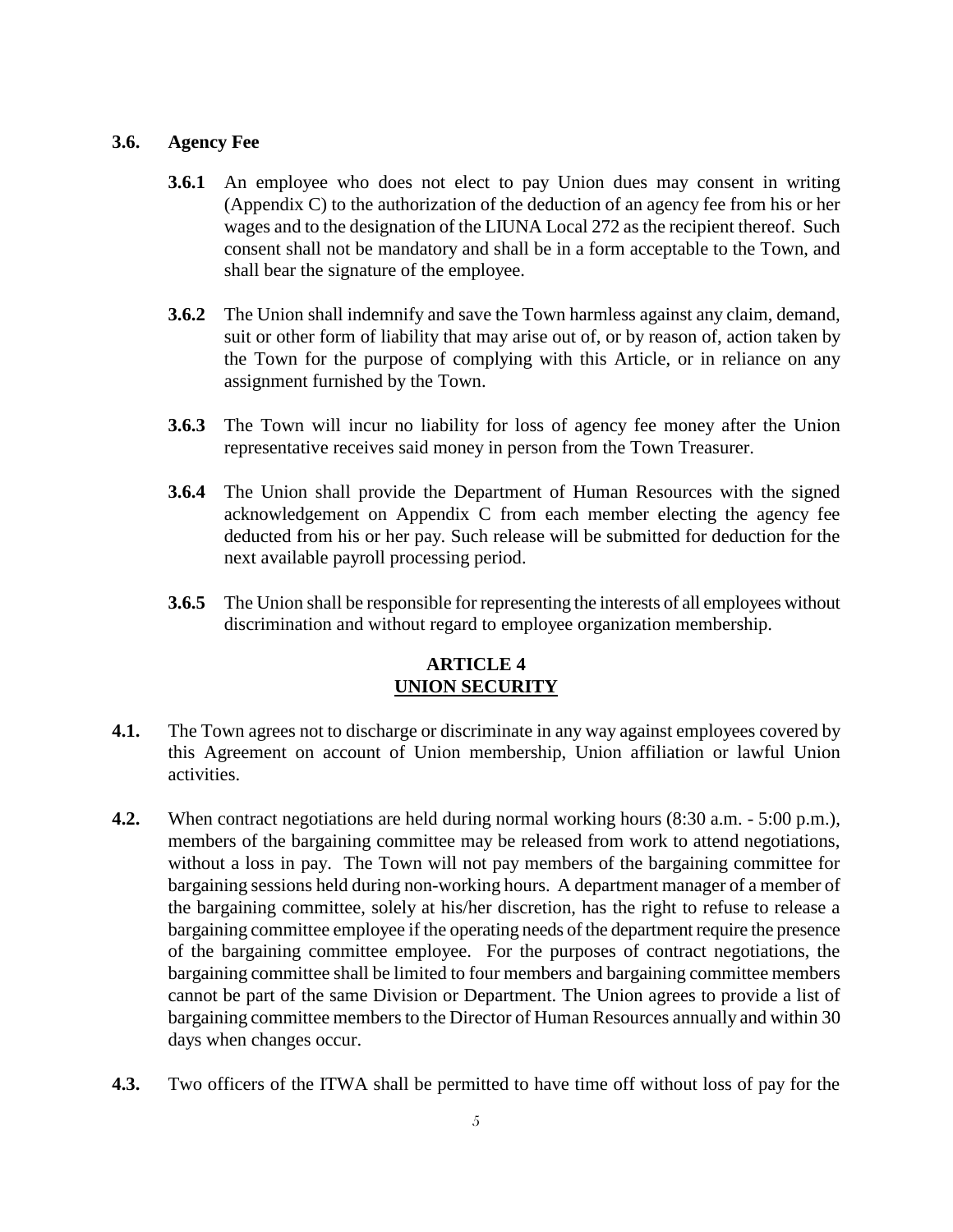investigation and processing of grievances and arbitrations. Request for such time off shall be made to the appropriate department manager and will not be unreasonably denied. One member of the Union shall be allowed to accompany the grievant to a grievance hearing. Neither the employee who has filed the grievance nor the member of the Union attending the grievance hearing shall have a loss of pay for attending a grievance hearing that is scheduled during normal working hours. No additional pay will be paid to the employee filing the grievance or the Union representative attending the grievance hearing if the grievance hearing is scheduled during non-working hours.

## **ARTICLE 5 MANAGEMENT RIGHTS**

<span id="page-5-0"></span>**5.1.** Except as expressly and specifically limited or restricted by a provision of this Agreement, the Town has and shall retain the full right of management and direction of its operations. Such rights of management include among other things, but are not limited to, the right to plan, direct, control, initiate and discontinue programs, services and operations, in whole or in part; to determine the programs or services to be provided; to change the manner or method in which programs or services are provided; to change or to introduce new manners, methods or facilities to be utilized; to subcontract those programs or services or parts thereof that the Town deems advisable; to discharge or discipline employees for just cause; to determine the schedules and number of hours to be worked, provided, however, the Town shall not act in an arbitrary and capricious manner; to determine the workforce; to determine the number of employees it shall employ at any time; and the qualifications necessary for any of the jobs it may have or may create in the future; to assign work duties in accordance with the determinations of the needs of the jobs; and to transfer, assign or reassign employees as its programs or services may require. It is agreed that the enumeration of management's rights shall not be deemed to exclude other management rights not specifically enumerated.

#### **5.2. Rules**

The Town shall have the right to make and enforce reasonable rules and regulations governing its services and programs, the manner and means of performing work, performance standards, attendance, and any other matter so long as said rules and regulations are not in conflict with the Agreement. The Town shall have the right from time to time to change, alter, amend and add to such rules. Such rules shall be enforced and be in effect upon being posted at the Town's facilities and a copy of such rules prior to posting shall be furnished to the Union.

**5.2.1.** The Union further agrees to assist the Town in upholding and in enforcing such rules and regulations.

## **ARTICLE 6 HOURS OF WORK**

<span id="page-5-1"></span>**6.1.** The full-time workweek shall be thirty-seven and one-half (37.5) hours within a seven (7) day calendar work period, as scheduled by the management of the various departments.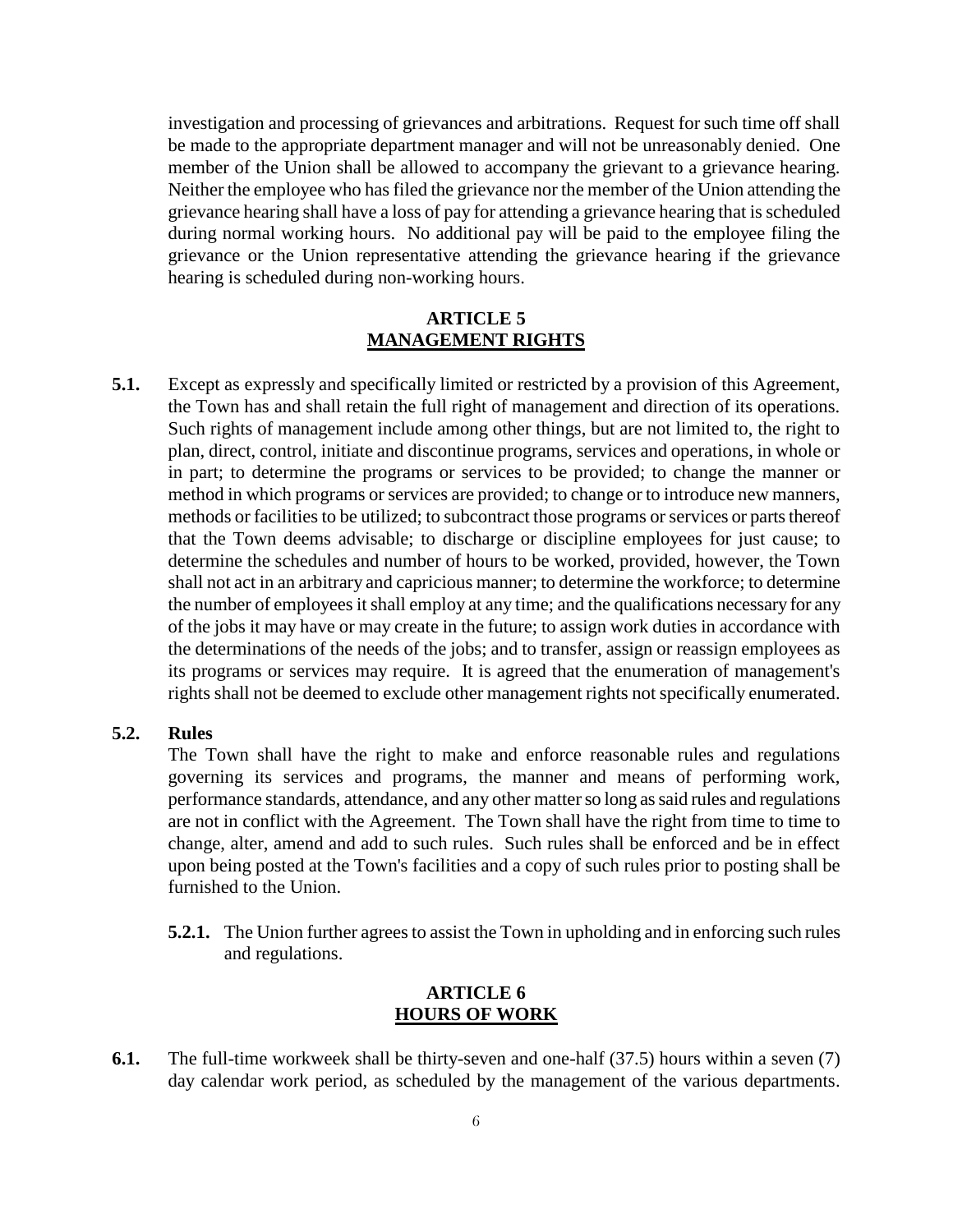Irregular work schedules, due to seasonal requirements, shall be determined by the management of the various departments after having given due consideration to the convenience of the employee involved.

## **6.2. Flex-Hour Program for Non-Exempt Employees**

With the advance approval of the Town Manager/designee, and upon the written request of the employee, department managers may authorize members of the bargaining unit to participate in the Flex-Hour Program. Department managers may discontinue the Flex-Hour program for their departments for individual participants at any time if deemed in the best interests of the Department.

- **6.2.1.** Departments participating in Flex-Hour must schedule employee arrivals and departures so that all departments/divisions will be opened and covered by adequate staffing from 8:30 a.m. to 5:00 p.m.
- **6.2.2.** Participation in the Flex-Hour Program is strictly voluntary. All employees electing not to participate will be required to work from 8:30 a.m. to 5:00 p.m., Monday through Friday.
- **6.2.3.** Core hours during which all employees must be scheduled to work are 9:30 a.m. to 3:00 p.m., Monday through Friday.
- **6.2.4.** All full-time employees will work 37.5 hours per week. Employees shall take a one (1) hour lunch break each day, unless the employee requests and the department manager approve a one-half hour lunch break each day. Permission to take a one-half hour lunch break may be revoked and returned to a one hour lunch break.
- **6.2.5.** The lunch period may be taken between 11:00 a.m. and 3:00 p.m.
- **6.2.6.** Employee start times may be scheduled between 7:30 and 9:30 a.m. Employee quit times may be scheduled between 3:30 and 6:00 p.m. Employees may start work between 6:00 a.m. and 7:30 a.m. with written approval of the Town Manager upon written request from the department manager to the Director of Human Resources. Once a time is selected and agreed upon by the employee and manager, it becomes a permanent schedule for that employee and part of the department's flex-hour schedule to ensure coverage.
- **6.2.7.** Flex-Hour is not intended to permit employees to start and finish their work at varying times each day, or to take a different type of lunch period (i.e., one hour or one-half hour) each day. It permits employees to select the same permanent working schedule for each week.
- **6.2.8.** Employees wishing to change their Flex-Hourschedule must request such change in writing from their department manager. Flex-Hour schedules may not be changed without written approval from the department manager, the Director of Human Resources and the Town Manager/designee.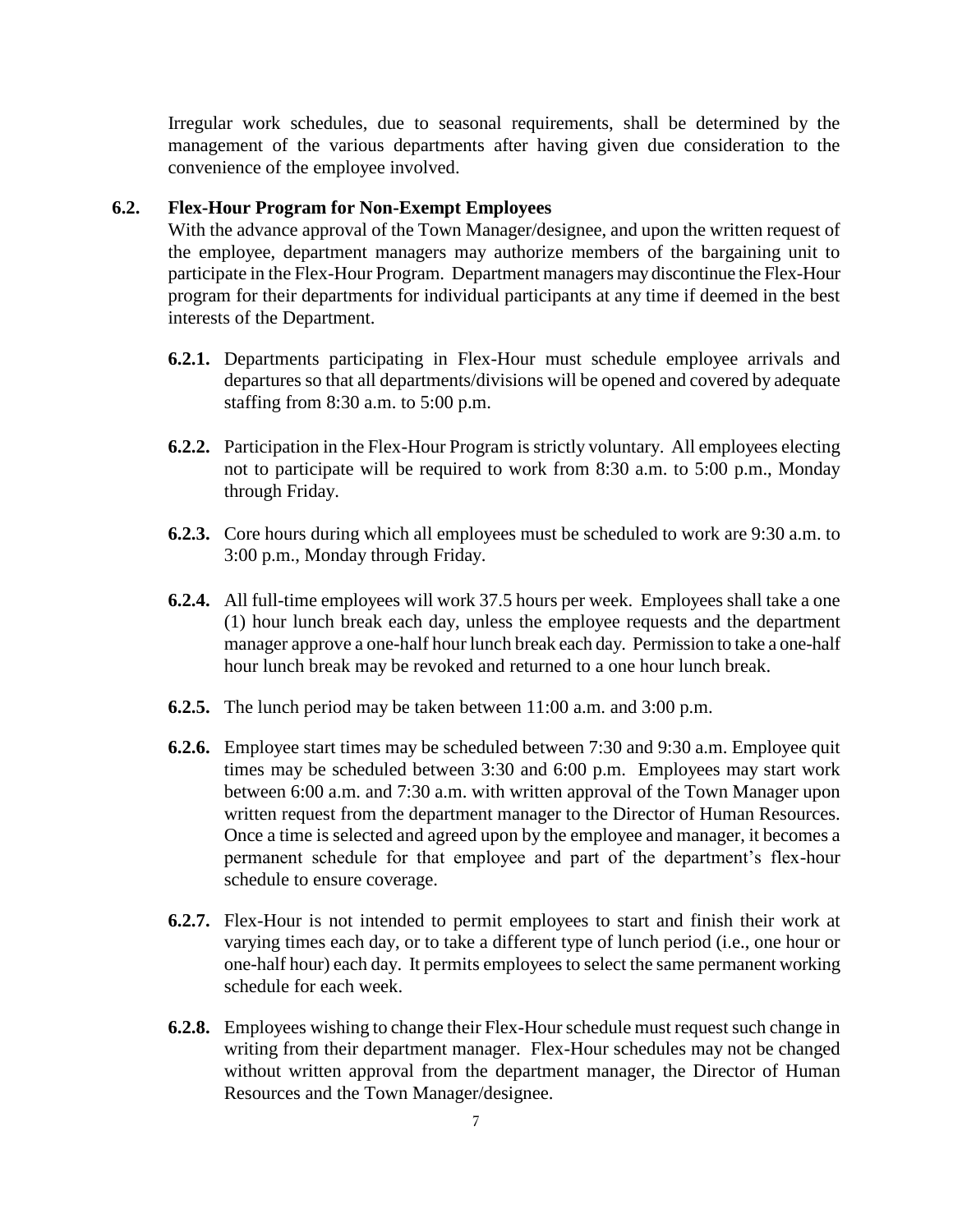- **6.2.9.** The decision of a Town Manager to approve, deny, or revoke flextime hours shall not be grievable.
- **6.2.10.** It is understood that employees in positions designated as exempt shall be provided reasonable flexibility with respect to work hours at the approval of the department manager.
- **6.2.11.** The Department Manager will provide employees with at least two weeks' notice in writing before discontinuing a Flex-Hour program schedule.

# **6.3. Building Hours**

There may be occasions when the Town Manager determines to change the building hours of operation in one or more municipal buildings. The change in building hours of operation may result in a change to a member's regularly scheduled hours of work that will not prevent a member from working his/her regular weekly hours (e.g., 37.5 hours/wk., 30 hours/wk., 20 hours/week, etc.). Changes under this section will consist of the Monday through Friday schedule.

# **ARTICLE 7 HOLIDAYS**

<span id="page-7-0"></span>**7.1.** Full-time and regular part-time employees shall be granted the following eleven and one half paid holidays each year if actively employed on the occurrence of each holiday:

| <b>New Year's Day</b>  | <b>Labor Day</b>                                                                 |  |  |  |  |
|------------------------|----------------------------------------------------------------------------------|--|--|--|--|
| Martin Luther King Day | Columbus Day                                                                     |  |  |  |  |
| Presidents' Day        | <b>Veterans</b> Day                                                              |  |  |  |  |
| Patriots' Day          | <b>Thanksgiving Day</b>                                                          |  |  |  |  |
| <b>Memorial Day</b>    | Christmas Day                                                                    |  |  |  |  |
|                        | Half day the day before Christmas<br>(half day shall mean $12:00$ p.m. to $5:00$ |  |  |  |  |
| Independence Day       | p.m. and there shall be no lunch period on                                       |  |  |  |  |
|                        | <i>that day.)</i>                                                                |  |  |  |  |

- **7.2** Sunday holidays shall be celebrated on the following Monday. Saturday holidays shall be celebrated on the preceding Friday.
- **7.3** An employee who does not work on a holiday shall be eligible for payment for that day if the employee has worked the last regularly scheduled day prior to and the next regularly scheduled working day following said holiday; or the absence on either day has been excused by the supervisor; or the employee is on full pay status.
- **7.4** Non exempt employees required by their department manager to work on a recognized holiday shall receive overtime pay at the rate of time and one half their regular straight-time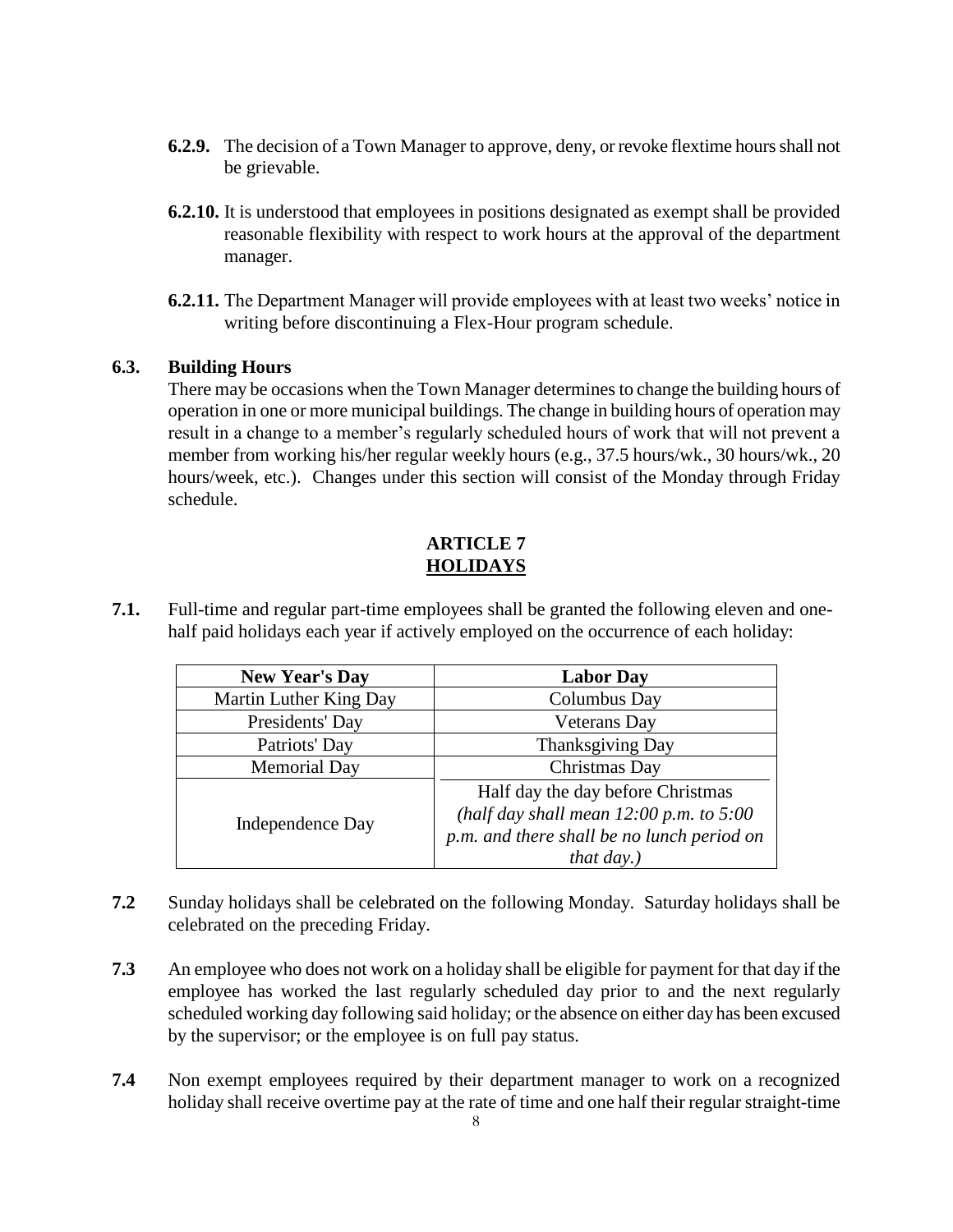pay for all hours worked on such holiday, in addition to payment for regularly scheduled hours for that day (holiday leave). At the discretion of the department manager, the employee may elect to earn compensatory time at the rate of time and one half in accordance with Article 7.2 of this Agreement.

### **7.5 Work Schedules**

Employees who work non-traditional schedules are entitled to either holiday leave in the amount of 1/5 of a regular work week during the week that the holiday occurs, or payment of 1/5 of a week's pay during the week that the holiday occurs (1/10 of a week for the last working day before Christmas) at the discretion of the Town Manager.

## **ARTICLE 8 OVERTIME/COMPENSATORY TIME**

#### <span id="page-8-0"></span>**8.1 Overtime**

The Town shall pay overtime to eligible employees in accordance with the provisions of the United States Fair Labor Standards Act. All time for which an employee is on full pay status, such as sick leave, vacation leave, etc. shall be considered time worked for the purposes of calculating overtime compensation. All worked overtime must be approved in advance by the employee's department manager.

#### **8.1.1. Four Hour Minimum**

Employees who are called back to work after normal working hours are entitled to four hours pay at straight time pay or overtime pay as appropriate. The four hour minimum does not apply to scheduled overtime or overtime that is considered an extension of the work day.

### **8.2. Compensatory Time**

- **8.2.1.** At the discretion and prior approval of the Department Manager, eligible full-time employees may elect to receive paid compensatory time in lieu of paid overtime, in accordance with the United States Fair Labor Standards Act.
- **8.2.2.** Members will be allowed to accrue compensatory time up to 40 hours in a fiscal year within the member's assigned division. Compensatory time will be earned at straight time or time and one-half the time worked, as appropriate. Time worked by the member in another division or department will be paid as overtime.
- **8.2.3.** Eligible members may only accrue forty (40) hours of compensatory time in a fiscal year. If the member reaches the forty (40) hour maximum cap and elects to use compensatory time bringing his/her balance below the forty (40) hour cap, he/she may again accrue compensatory time up to the forty (40) hour limit per fiscal year. If the member requests and is authorized to earn compensatory time in lieu of overtime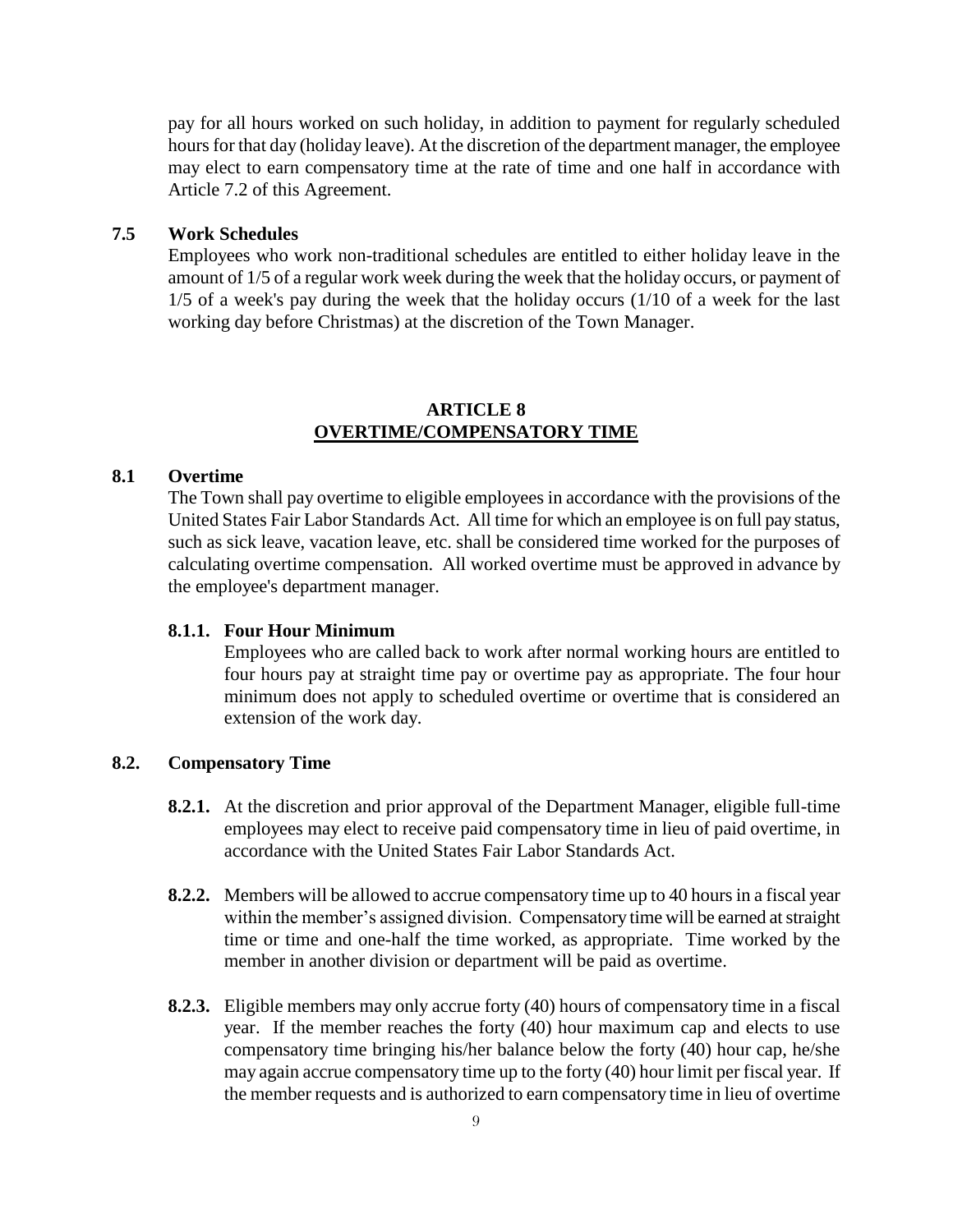payment, and the resulting compensatory time, will put him/her over the forty (40) hour cap, all time worked will be paid as overtime. It is the member's responsibility to know his/her compensatory time balance.

- **8.2.4** A member with accrued compensatory time must notify his or her Department Manager in writing, providing proposed use dates, by May 31st of each fiscal year if he or she intends to use the time prior to June 30th of that fiscal year. If the member does not so notify his/her Department Manager, the Town will process a buy out of the compensatory time at or prior to the end of the fiscal year. Compensatory time hours will not carry over to the next fiscal year.
- **8.2.5.** All overtime worked between June 1st and June 30th will be paid as overtime.

### **ARTICLE 9 JOB POSTING**

<span id="page-9-0"></span>**9.1.** Before the Town elects to fill a vacancy in a position covered by this Agreement, such vacancy shall be posted in a conspicuous place and shall remain posted for at least ten (10) working days. The posting of vacancies shall contain a statement of pay rates established for the position. Employees interested shall apply, in writing, during such ten-day period, and before the position is awarded, all qualified employees of the department where the vacancy exists will be given first consideration. If there are two or more employees of approximately the same ability, length of service will be a final factor in the consideration. Any senior applicant not appointed may request a statement in writing of the reasons why he/she was not selected. If in the opinion of the department manager no employee applicant is qualified, the position shall be filled from outside the bargaining unit.

#### **ARTICLE 10 EDUCATIONAL REIMBURSEMENT**

<span id="page-9-2"></span><span id="page-9-1"></span>**10.1.** The Town of Needham Education Reimbursement Policy (Benefit Administration #501) dated July 1, 2018 and as from time to time amended is hereby incorporated by reference.

# **ARTICLE 11 VACATION**

### **11.1. Policy**

It is the policy of the Town of Needham to grant employees vacation leave for service performed for the Town. Employees are credited with earned vacation leave on a monthly basis, subject to a maximum vacation accrual cap. Every department manager shall annually develop a vacation schedule for all employees in the department who are or may become eligible to receive vacation leave. Vacation may be taken at any time, subject to the approval of the department manager.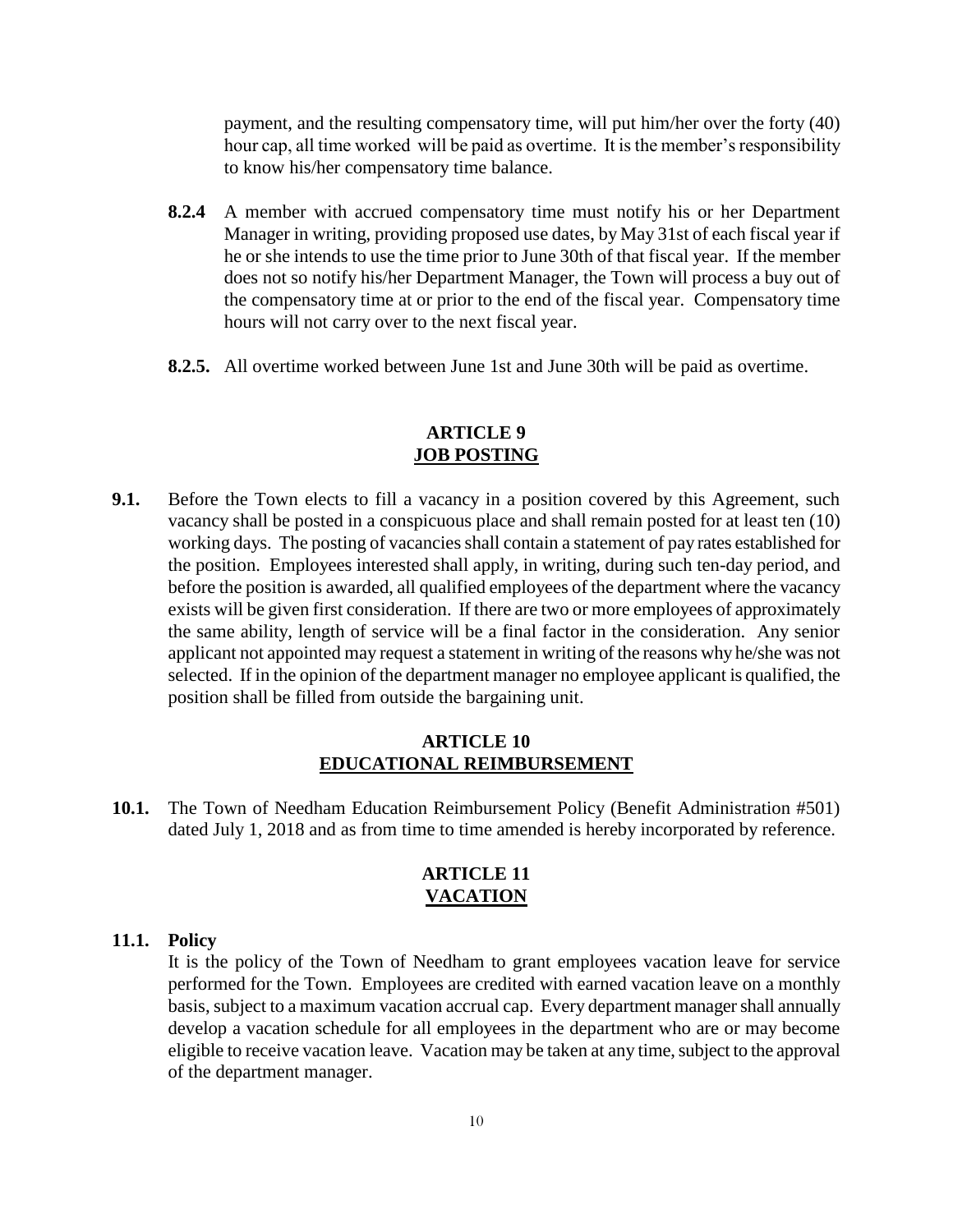## **11.2. Eligibility**

Full-time and regular part-time employees who have successfully completed the six (6) month probationary period shall be eligible for vacation leave under subsections 11.3 through 11.7 of this article. Upon written request, the Town Manager may waive the six (6) month probationary period for purposes of this section.

## **11.3. Accumulation**

- **11.3.1.** Employees shall be allowed to carry accumulated vacation leave from one fiscal year to the next in the amount of their allotment plus seventy-five (75) hours.
- **11.3.2.** Employees will be credited with their earned vacation leave on or about the last day of each full calendar month of service, up to their maximum vacation accrual cap.
- **11.3.3.** Employees who are on unpaid leave for more than five (5) days during a calendar month shall not receive credit for that month for the purposes of vacation accrual.

## **11.4. Accrual Rate**

**11.4.1.** Subject to the provision of this subsection 11.7.2, vacation leave will be granted as follows:

| Length of                 | <b>Accrued Monthly</b> | <b>Maximum Annual</b>                   | <b>Maximum Accrual</b> |
|---------------------------|------------------------|-----------------------------------------|------------------------|
| <b>Continuous Service</b> |                        | <b>Credits</b>                          | Cap                    |
| Less than 5 years         | 6.25 hours             | $10 \text{ days} = 75 \text{ hours}$    | 150 hours              |
| 5 to 10 years             | 9.38 hours             | $15 \text{ days} = 112.5 \text{ hours}$ | 187.5 hours            |
| 10 to 20 years            | $12.5$ hours           | $20 \text{ days} = 150 \text{ hours}$   | 225 hours              |
| Over 20 years             | 15.63 hours            | $25 \text{ days} = 187.5 \text{ hours}$ | 262.5 hours            |

Employees may not accrue paid vacation time in excess of their annual accumulation plus ten (10) days (the maximum vacation accrual cap). Once an employee has reached his or her maximum vacation accrual cap, the employee shall cease to accrue vacation time. An employee will resume accrual of vacation under the above schedule when, and to the extent that, his or her total accumulated vacation time falls below his or her maximum vacation accrual cap.

**11.4.2.** Upon written request from the department manager and the Director of Human Resources, the Town Manager may approve an accelerated vacation accrual rate based on previous service in a similar position, in accordance with the Recruitment Policy (#107) and its revisions. Such credit may be granted in whole year increments up to, but not exceeding 9 years.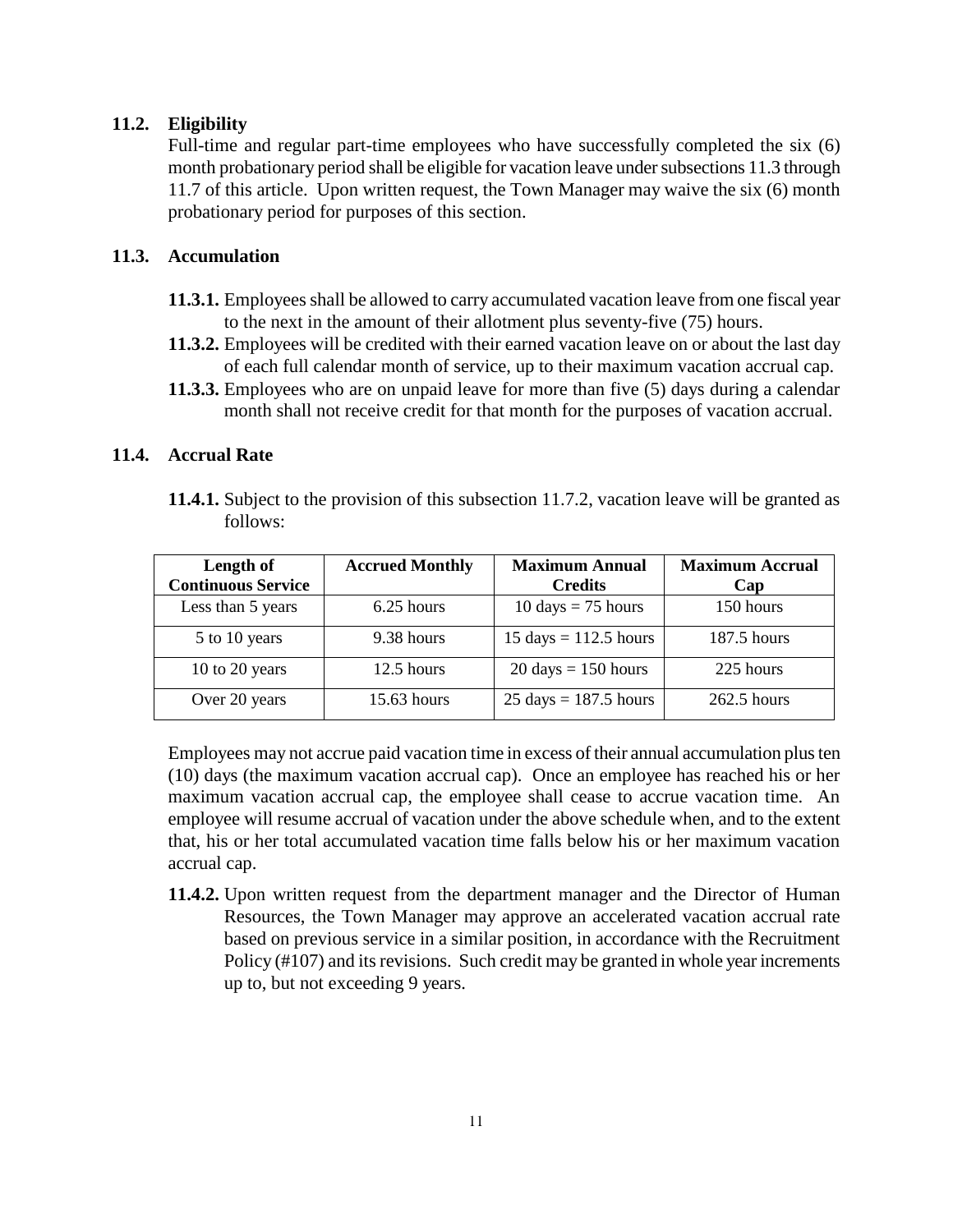## **11.5. Transition Year**

Vacation leave accrual rates will be adjusted on the first day of the month in which an employee will be eligible for additional vacation leave. Employees are eligible for additional vacation leave on the  $5<sup>th</sup>$ ,  $10<sup>th</sup>$ , or  $20<sup>th</sup>$  anniversary of hire, subject to adjustment in accordance with Section 11.3.3 above.

## **11.6. Vacation Use**

- **11.6.1.** Vacation leave will be available for use on the first day of the month following the month that the vacation was earned and credited to the vacation bank.
- **11.6.2.** A department manager may recommend and the Town Manager may approve a temporary increase in the maximum vacation accrual cap in extraordinary circumstances, when it would be impractical for the employee to take his or her vacation. Such situations shall include, but not be limited to, employee illness, staff turnover, or departmental workload. Any such increase is subject to a review in six (6) month increments, and may not exceed 75 hours.

#### **11.6.3. Other Uses of Vacation Leave**

At the discretion of the department manager, an employee, whose absence from work due to illness is in excess of the amount of time available in the employee's nonoccupational sick leave bank, may be permitted to charge such absence to unused vacation leave allowance earned.

**11.6.4.** Employees who are not able to take vacation due to departmental workload may convert a maximum of five days to non-occupational sick leave per fiscal year.

#### **11.7. Termination**

- **11.7.1.** When an employee leaves Town service for any reason, he or she will be paid an amount equal to the vacation allowance accrued but unused prior to the termination, in lieu of vacation leave. The lump sum payment requirement may be waived by the Director of Human Resources in extenuating circumstances.
- **11.7.2.** Members of the bargaining unit who leave Town service in good standing and who return to work within two years will be entitled to receive credit for prior service for the purpose of calculating continuous service for vacation accrual upon the approval of the Town Manager. The length of the absence shall not be included in the calculation of continuous service.

#### <span id="page-11-0"></span>**ARTICLE 12 AUTHORIZED UNPAID LEAVE OF ABSENCE**

**12.1.** At the discretion of the department manager, regular full-time and regular part-time employees who have successfully completed the probationary period may be permitted an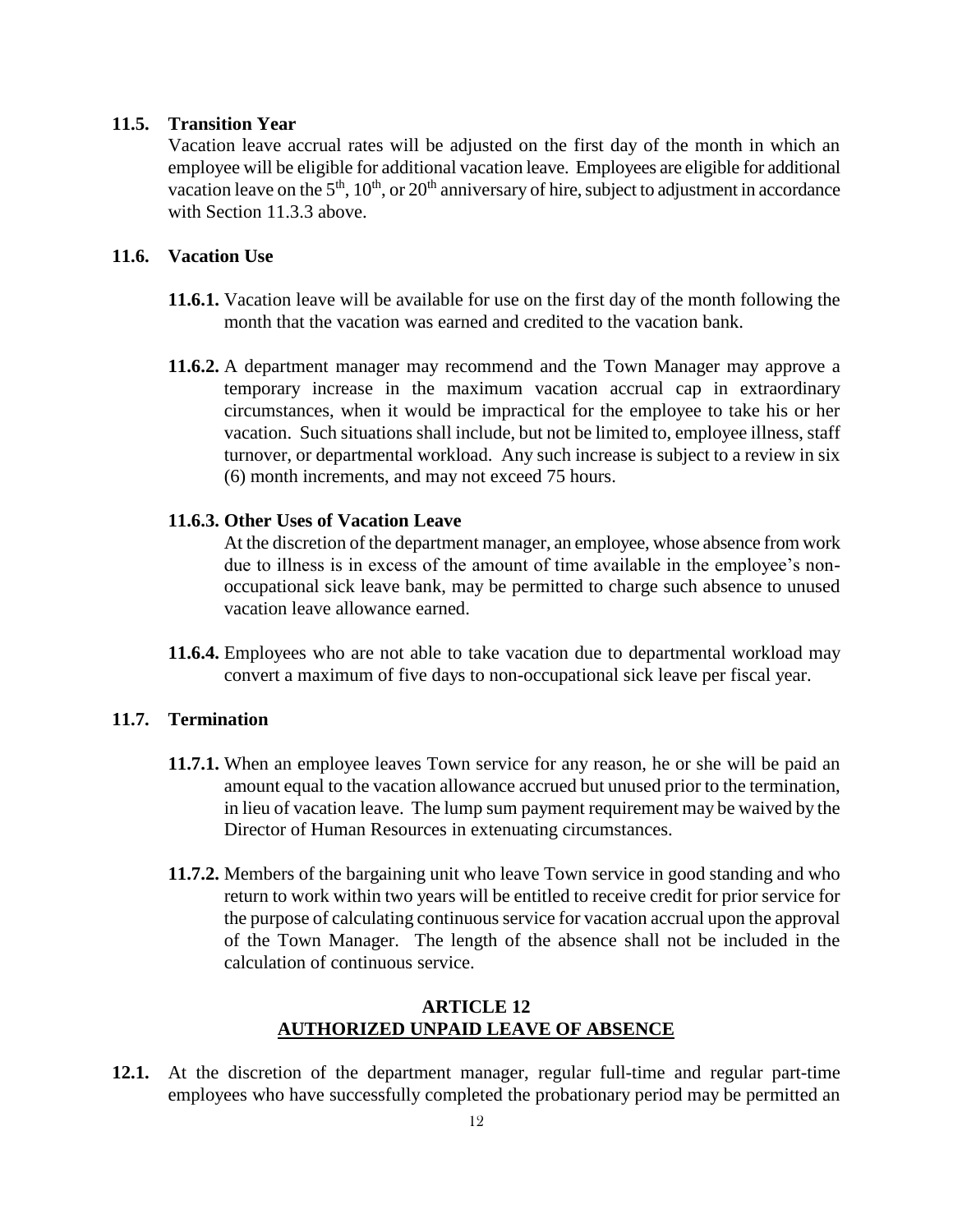unpaid leave of absence of up to two weeks duration, upon submission of a written request therefore stating the reason and length of the requested leave. Upon written request, the Town Manager may waive the probationary period for the purposes of this section.

- **12.2.** Requests for leave of absence of longer than two weeks duration must be submitted in writing to department manager and recommended to the Director of Human Resources and approved in advance by the Town Manager.
- **12.3.** Employees granted leaves of absence of more than five days in a calendar month will not be eligible to earn vacation or sick leave credits for that calendar month. Employees granted leaves of absence of ten (10) or more days shall have longevity and eligibility dates adjusted by the number of days equal to the leave of absence.

### **ARTICLE 13 PERSONAL LEAVE**

- <span id="page-12-0"></span>**13.1.** Two day's leave from work (previously known as personal and merit days) at regular straight-time pay for normally scheduled hours shall be granted every fiscal year to regular full-time and regular part-time employees, provided that such leave be requested to the department manager at least forty-eight (48) hours prior to the date selected. Personal leave is not cumulative and must be used in the fiscal year in which it is granted.
- **13.2.** Newly hired employees shall be granted personal leave according to the following schedule:

| First day of Employment        | <b>Personal Days</b> |
|--------------------------------|----------------------|
| July 1 - December 31           | 2 days               |
| January $1 - \text{March } 31$ | 1 day                |

#### **ARTICLE 14 CIVIC DUTY LEAVE**

<span id="page-12-1"></span>**14.1.** An employee summoned as a witness in court on behalf of the Commonwealth or any town, city or county of the Commonwealth or on behalf of the Federal Government shall be granted civic duty leave with pay upon filing of the appropriate notice with his/her department manager except that this section shall not apply to an employee who is also in the employ of any town, city or county of the Commonwealth or in the employ of the Federal Government or any private employer and who is summoned on a matter arising from that employment. Full-time and regular part-time employees will be paid by the Town during the period required for court service for the difference between the amount paid them by the court, excluding travel allowance, and the amount of regular straight-time pay which would normally be received from the Town for the scheduled work time spent on approved civic duty leave.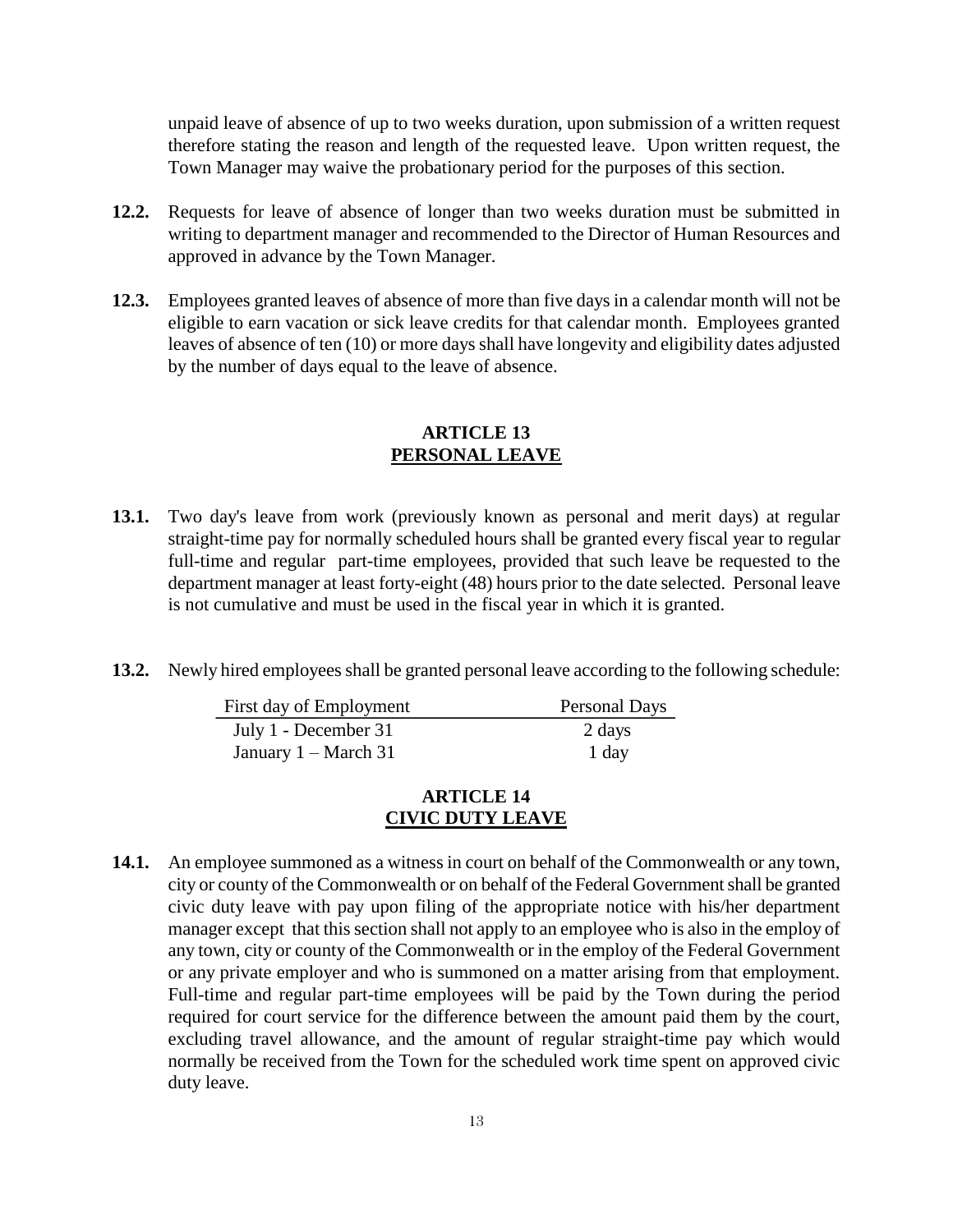- **14.2.** Official summons to jury duty or witness appearance must be presented in advance to the appropriate department manager to receive authorized civic duty leave.
- **14.3.** To qualify for payment hereunder, the employee must furnish the Town Accountant with complete and satisfactory evidence of the jury or witness fees received. As a condition to receiving payment from the Town hereunder, an employee on authorized civic duty leave who is discharged from court service for the day or a major portion thereof during regular work hours must report to work.
- **14.4.** Absence due to authorized civic duty leave shall not affect an employee's eligibility for longevity, step increases or benefit eligibility.
- <span id="page-13-0"></span>**14.5.** Civic duty leave shall not be authorized for an employee who is involved in personal litigation.

# **ARTICLE 15 MILITARY LEAVE**

### **15.1. Reserve Service**

A full-time or part-time employee who is a member of a state or federal military reserve unit shall be entitled to leave of absence from a permanent position for compulsory military service under orders for a period not to exceed seventeen (17) days per calendar year; such leave to be with full regular straight-time pay for normally scheduled working hours.

## **15.2. Draft Board Appearances and Physicals**

Military leave of absence with full regular straight-time pay for normally scheduled work hours shall be granted to regular full-time or regular part-time employees on occasion of their required appearance under orders before armed forces draft boards or for physical examinations required by such boards.

## **15.3. Active Duty**

Military leave of absence without pay shall be granted to regular full-time and regular part-time employees called under orders for active duty with the state or federal armed forces for compulsory service other than the annual reserve routine tour of duty.

#### **15.4. Notification and Approval Requirements**

Every employee desiring military leave as provided hereunder shall request it in writing in advance from the appropriate department manager, and such request shall provide written proof from military or selective service officials indicating the date of departure and length of service required.

## **ARTICLE 16 FAMILY AND MEDICAL LEAVE**

<span id="page-13-1"></span>**16.1.** Incorporated herein by reference and considered an integral part thereof is the Town's FMLA Leave Policy #312 and its revisions.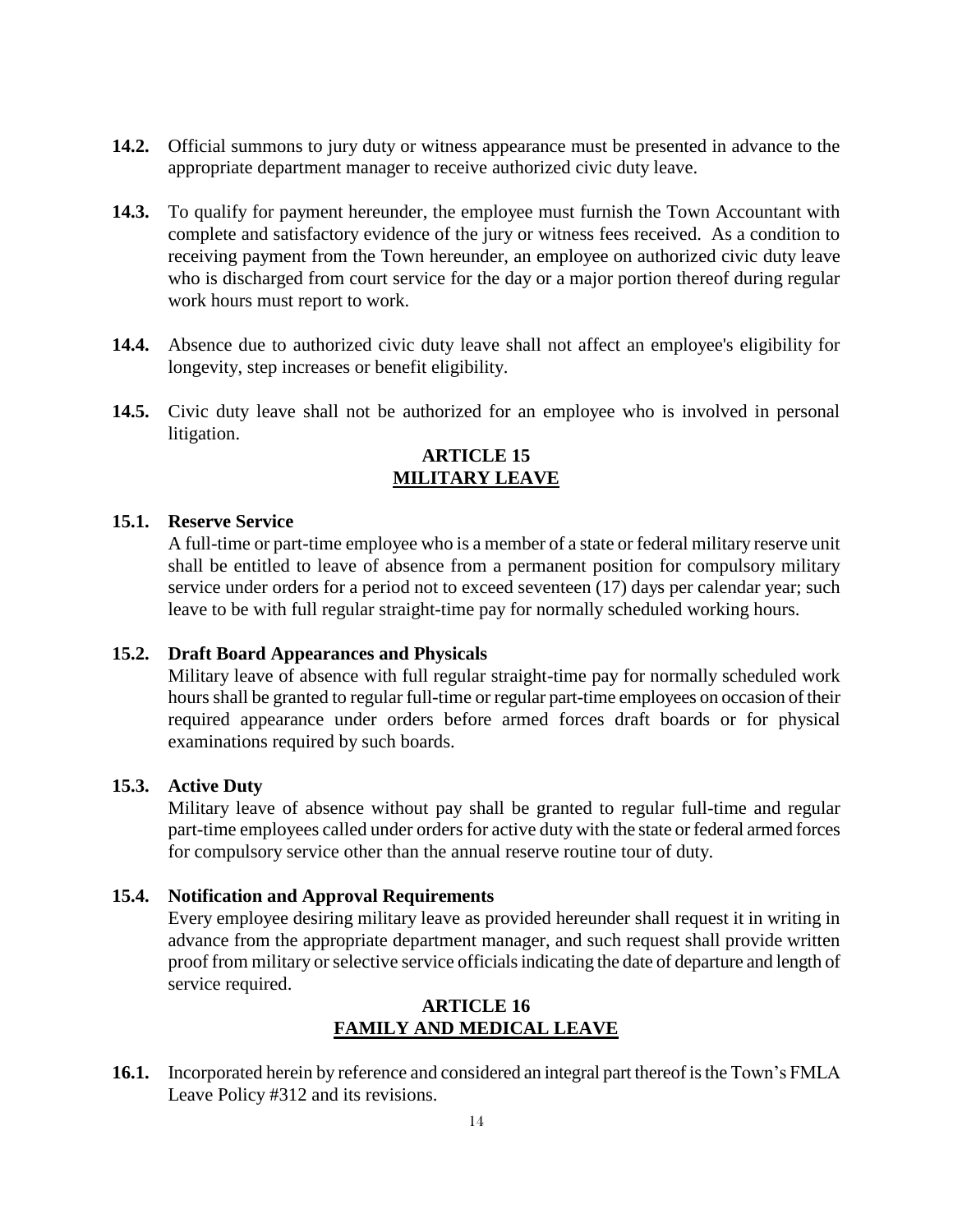### **16.2. Sick Leave and Vacation Leave Accrual**

- **16.2.1.** Employees who are on an unpaid family leave for more than five days in a calendar month shall not accrue non-occupational sick leave for that month.
- **16.2.2.** Employees who are on an unpaid family leave for more than five days in a calendar month shall not accrue vacation credit for that month.

#### **16.3. Longevity and Step Increases**

**16.3.1.** Employees who are on an unpaid family leave for ten or more days shall have their longevity and satisfactory performance step date (if applicable) adjusted by the number of calendar days spent on said leave.

### **ARTICLE 17 BEREAVEMENT LEAVE**

- <span id="page-14-0"></span>**17.1.** Employees are entitled up to five (5) business days of bereavement leave, per occurrence, for the death of an immediate family member. Immediate family as used herein shall consist of employee's spouse, child, mother, father, sister, brother, grandparent, grandchild, mother-inlaw, father-in-law or legal guardian.
- **17.2.** Employees are entitled up to three (3) business days of bereavement leave, per occurrence, when there is a death in the employee's family other than those listed in subsection (a). Examples include; brother-in-law, sister-in-law, aunt, uncle, niece or nephew. Bereavement leave for non-immediate family members may be granted at the recommendation of the Department Manager and the approval of the Town Manager/designee.

### **ARTICLE 18 NON-OCCUPATIONAL SICK LEAVE**

#### <span id="page-14-1"></span>**18.1. Eligibility**

Regular full-time and regular part-time employees shall be eligible for non-occupational sick leave as provided hereunder.

### **18.2. Accrual**

Regular full-time employees shall accrue one and one-quarter (1 1/4) days non-occupational sick leave and regular part-time employees shall accrue a proportionate part thereof in the ratio that their part-time employment bears to full-time employment, for each full calendar month of continuous employment per fiscal year. The aforementioned accruals shall be added to the employee's permanent record of available non-occupational sick leave and referred to as the "non-occupational sick leave balance" or "non-occupational sick leave balance."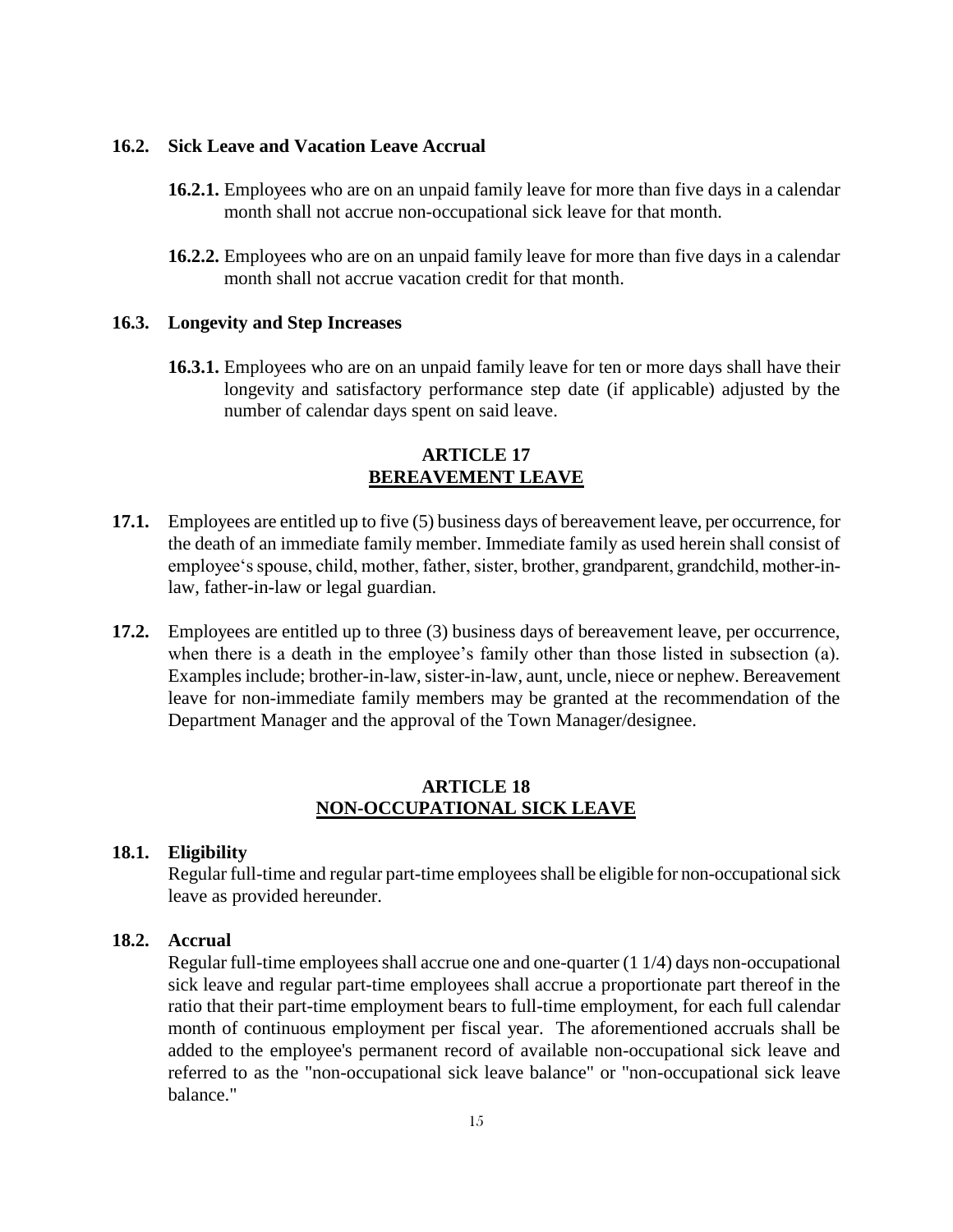### **18.3. Usage**

Sick leave may be used under the following circumstances:

- **18.3.1.** When an employee cannot perform his/her duties because of incapacitation caused by personal illness or injury.
- **18.3.2.** When an employee's immediate family member is ill. In this case, the employee may utilize sick leave balances up to a maximum of ten (10) days per fiscal year. For the purpose of this section, family member shall be defined as spouse, mother, father, child, or ward of the employee or his/her spouse. This excludes sick leave usage for qualified and approved family and medical leave as per Article 16 of this Agreement.
- **18.3.3.** When through exposure to contagious disease, the presence of the employee would jeopardize the health of others.
- **18.3.4.** Non-occupational sick leave may be used for scheduled medical appointments for the treatment of existing conditions, diagnostic procedures or consultations, if such appointments cannot be reasonably scheduled outside normal working hours. Employees who schedule appointments for routine medical or dental examinations during work hours must use personal, vacation or compensatory time, except as stated in Section 19.3.5.

#### **18.3.5. Preventive Leave**

One non-occupational sick leave balance (the equivalent of 7.5 hours) may be used each fiscal year for the purpose of preventive medical or dental appointments. The department manager may require the employee to submit medical documentation by a practicing physician to substantiate the use of sick leave balance for the purpose of preventive medical or dental appointments.

**18.4.** During each fiscal year, there shall be charged regularly to the employee's total non-occupational sick leave balance the total number of days or partial days absent from work because of non-occupational illness for which the employee was paid the regular straight-time pay for normally scheduled hours absent due to non-occupational sick leave.

### **18.5. Notification**

Non-occupational sick leave shall commence on the date that notification of the employee's sickness, injury or quarantining is given to the department manager by the employee him/herself, or the employee's family or physician in the case of an emergency. This notification shall be made each day the employee is absent.

#### **18.6. Certification of Illness, Injury or Quarantine**

The department manager may investigate and ascertain the validity of any request for non-occupational sick leave made by an employee, and shall approve the same if satisfied as to the validity of the request. A physician's certificate may be required by the department manager or Town Manager in any case of when non-occupational sick leave is used, such a request shall not be unreasonably applied.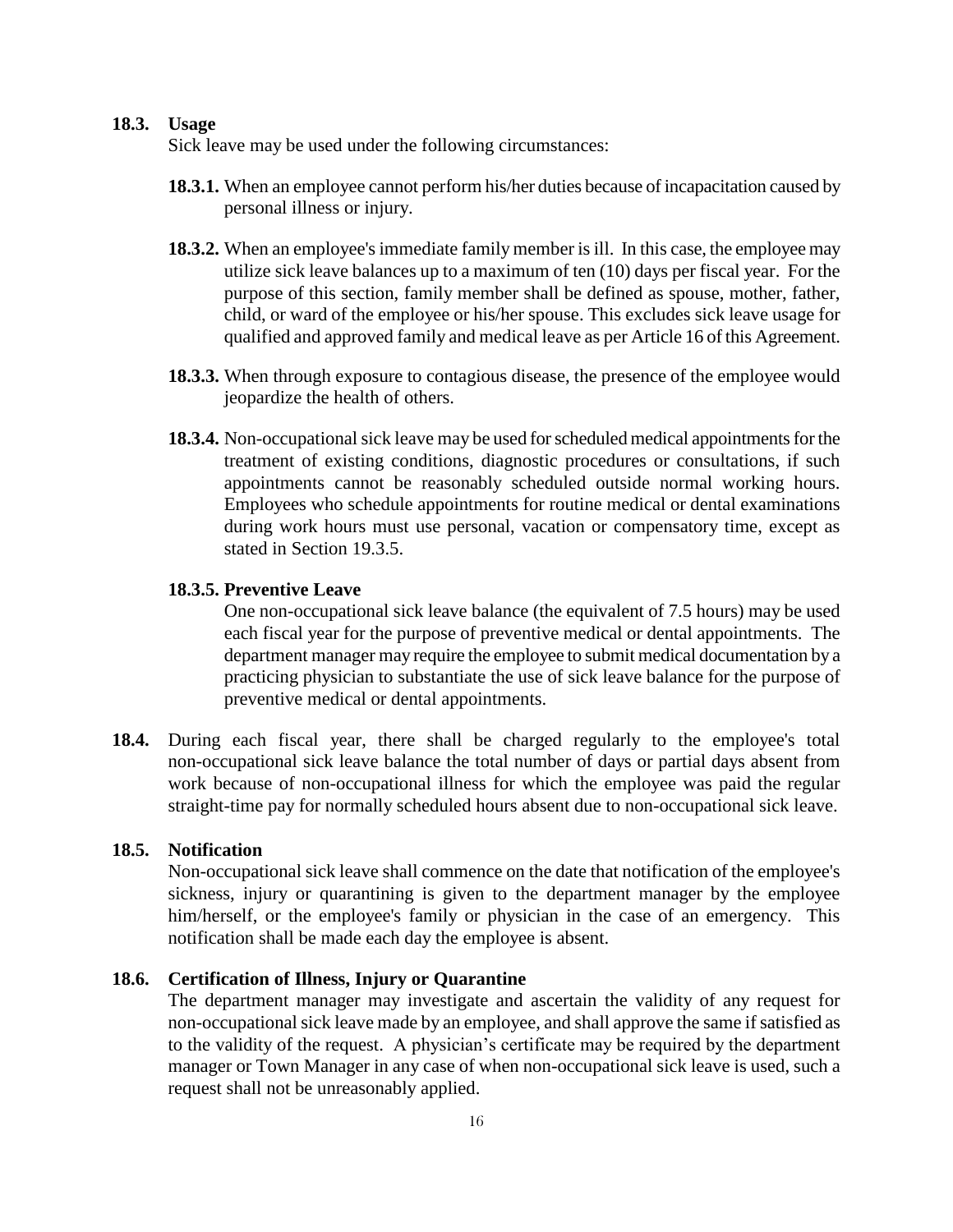#### **18.7. Extended Sick Leave**

- **18.7.1.** When a regular full-time or regular part-time employee has exhausted available non-occupational sick leave balances, extended sick leave with pay in excess of earned sick leave may be granted on an individual basis by the Town Manager for up to sixty (60) days per fiscal year, upon receipt of a written request for extended sick leave submitted by the employee's department manager, and upon receipt of written confirmation from a practicing physician that the employee is unable to report to work.
- **18.7.2.** Request for extended sick leave as provided herein shall not be submitted until the employee has used all available paid leave credit, including vacation leave, and personal leave, and compensatory time.
- **18.7.3.** In determining whether to grant extended sick leave, the Town Manager shall take into account the employee's length of continuous employment, absence record, and performance appraisals. Granting of extended sick leave is subject to availability of appropriation and shall not be subject to the grievance and arbitration procedure.
- **18.7.4.** Any employee granted extended sick leave as provided herein will not receive credit for such leave for the purpose of determining vacation or other leave eligibility, and the amount of time spent on extended sick leave shall not be included in computation of continuous service.

#### **18.8. Non-occupational Sick Leave Buy-Back**

**18.8.1.** Employees hired on or before June 30, 2007, who terminates employment with the Town by retirement or disability shall be entitled to a cash payment upon termination at the employee's current rate of pay for twenty-five percent (25%) of the non-occupational sick leave balance outstanding after proper adjustments are made for the current fiscal year. The spouse, duly designated beneficiary or legal representative of the estate of an employee whose employment with the Town is terminated by death, shall be entitled to cash payment at the employee's rate at the time of termination for twenty-five (25%) of the non-occupational sick leave balance outstanding at the time of termination after proper adjustments are made for the current fiscal year. Employees who are hired after July 1, 1994 shall be subject to a 960 hour cap on the number of sick days to be used in calculating the 25% sick leave buy-back at retirement. The 960 hour cap shall not be construed as limiting the accumulation of non-occupational sick leave. Employees hired on or after July 1, 2007 are ineligible for participation in the non-occupational sick leave buy back program provisions contained in this section.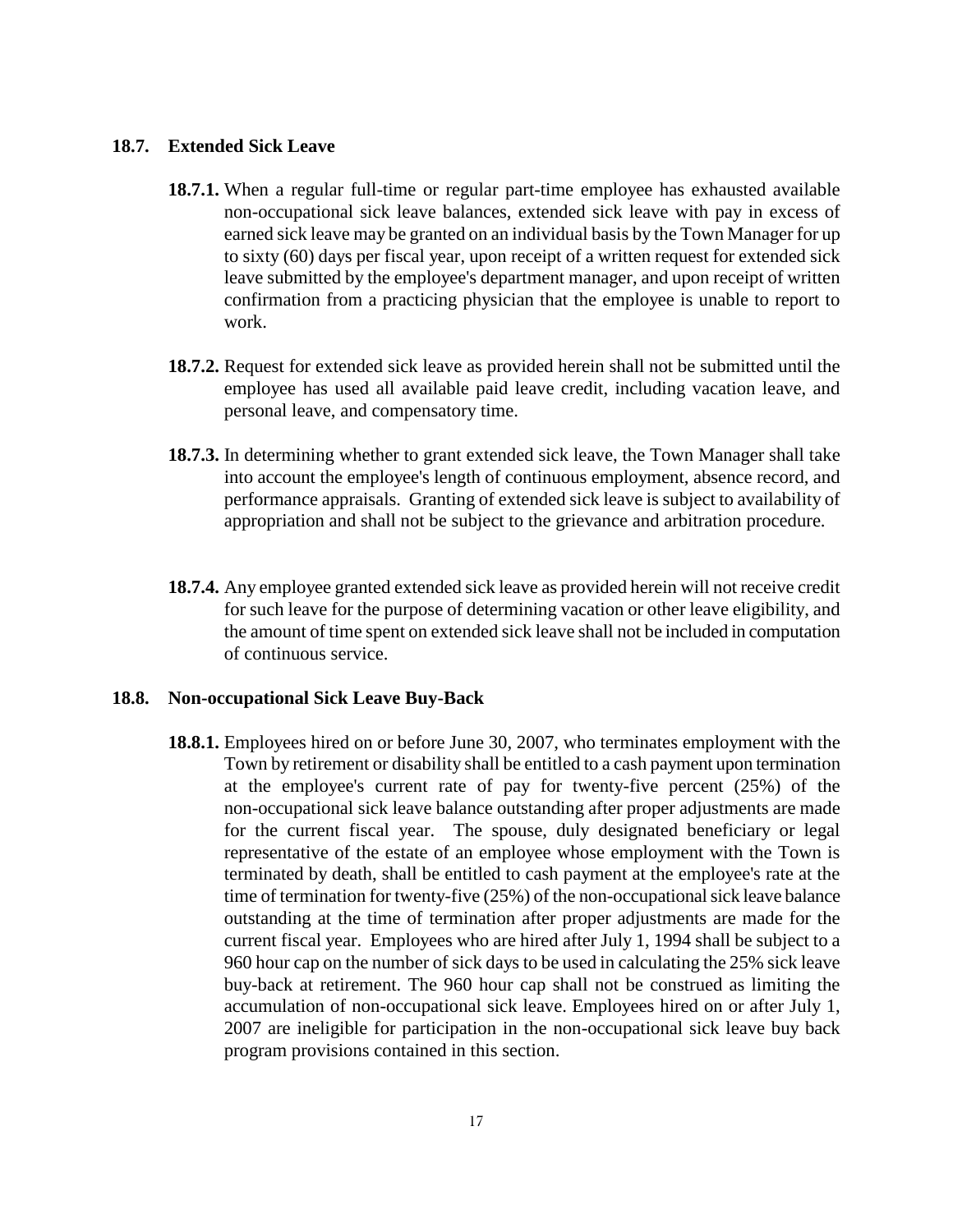#### **18.8.2. Personal Leave Incentive Plan**

- (a) Each member of the bargaining unit shall be eligible to convert 7.5 hours of unused, non-occupational sick leave to personal leave for every calendar quarter (July 1 through September 30, October 1 through December 31, January 1 through March 31, and April 1 through June 30,) in which no sick leave is used. Eligible employees must elect such conversion by July 15th of each year for the accumulation calculations based upon calendar quarters occurring during the prior fiscal year.
- (b) Eligible members of the bargaining unit electing to convert non-occupational sick leave hours to personal leave must use such leave hours (a maximum of 30 hours) by June 30 of the year in which they are converted.
- (c) Hours converted in accordance with this program will be deducted from an employee's non-occupational sick leave bank.
- (d) The provisions of this section shall not apply to Personal Leave described in Article 13.
- (e) Members of the bargaining unit on workers compensation for more than five (5) days in a quarter will be ineligible to participate in this program for that quarter.

# **18.9. Payment of Non-occupational Sick Leave to Employees Receiving Workers' Compensation**

Employees receiving workers' compensation may be granted sick leave pay from their available non-occupational sick leave balance in an amount that, when added to the workers' compensation payment will result in payment equal to their regular straight-time pay for normally scheduled work during the period of absence for a work-related injury.

## **ARTICLE 19 LIGHT DUTY**

- <span id="page-17-0"></span>**19.1.** If, after missing ten (10) consecutive work days due to a non-work-related illness or injury, an employee is unable to return to full duty status, the employee or his/her department manager may request that a Town-designated physician examine the employee to determine his or her fitness to perform light duty. Said examination shall be at the Town's expense. Before making a determination, the Town-designated physician shall consult with the employee's treating physician.
- **19.2.** The Town shall provide both the Town-designated physician and the employee's treating physician with a detailed analysis of the physical requirements of the light duty tasks proposed. Both physicians shall be asked to make a determination of the fitness of said employee to perform the specific physical requirements of each light duty task. Each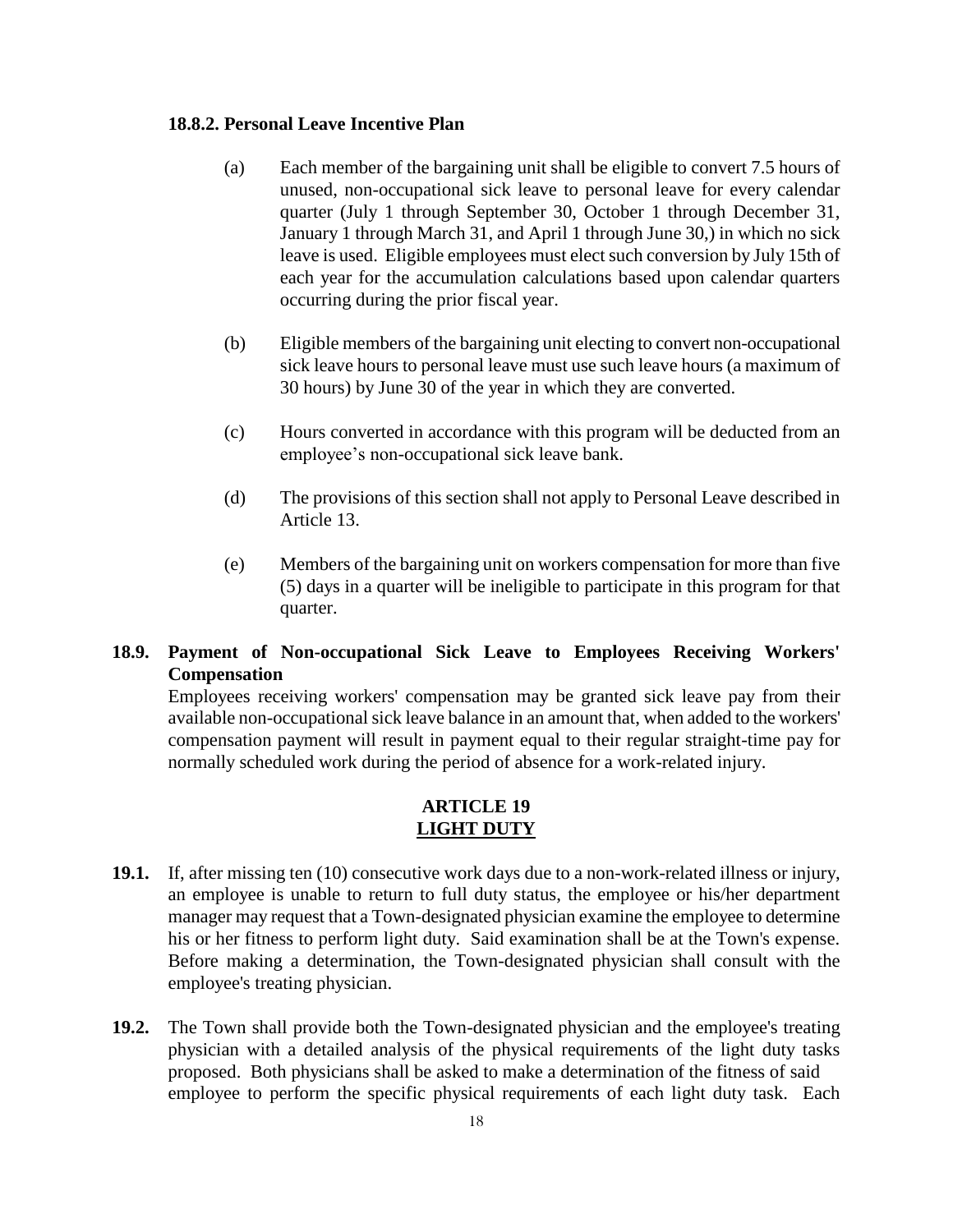physician shall be asked to specify which, if any, light duty tasks the examined employee is not capable of performing. In the event that the physicians submit conflicting reports, the determination made by the employee's treating physician will be accepted.

- **19.3.** In the event that an employee is assigned to light duty, such light duty shall not interfere with on-going medical treatment.
- **19.4.** Light duty assignments shall be reviewed in increments of two (2) months.
- **19.5.** Light duty tasks shall be determined by the Town Manager/designee after consultation with the department manager
- <span id="page-18-0"></span>**19.6.** The employee's rate of pay shall not be affected by light duty assignments less than two consecutive months in duration.

### **ARTICLE 20 WORKERS' COMPENSATION**

- **20.1.** When a member of the bargaining unit suffers an illness or injury causally related to his/her employment with the Town, he/she shall be provided workers' compensation benefits in accordance with MGL Chapter 152, and pursuant to the following provisions.
- **20.2.** The Town reserves the right to require the employee to seek initial medical treatment at a medical facility designated by the Town.
- **20.3.** The Town reserves the right to establish an approved list of medical providers which shall be the only providers employees may use for work-related injuries. The approved network will be determined after consultation with the Union.

#### **20.4. Leave and Benefit Accrual**

#### **20.4.1. Sick Leave/Vacation**

Employees who receive workers' compensation payment for more than ten (10) days in a calendar month shall not be entitled to accrue vacation or sick leave credits for that month.

#### **20.4.2. Longevity/Continuous Service**

Employees who receive workers' compensation payment for 30 or more days in a fiscal year will have their longevity and eligibility date adjusted by the number of days spent on workers' compensation.

**20.4.3.** Employees who are on workers' compensation for an entire year will not be eligible for 2 personal days for that fiscal year.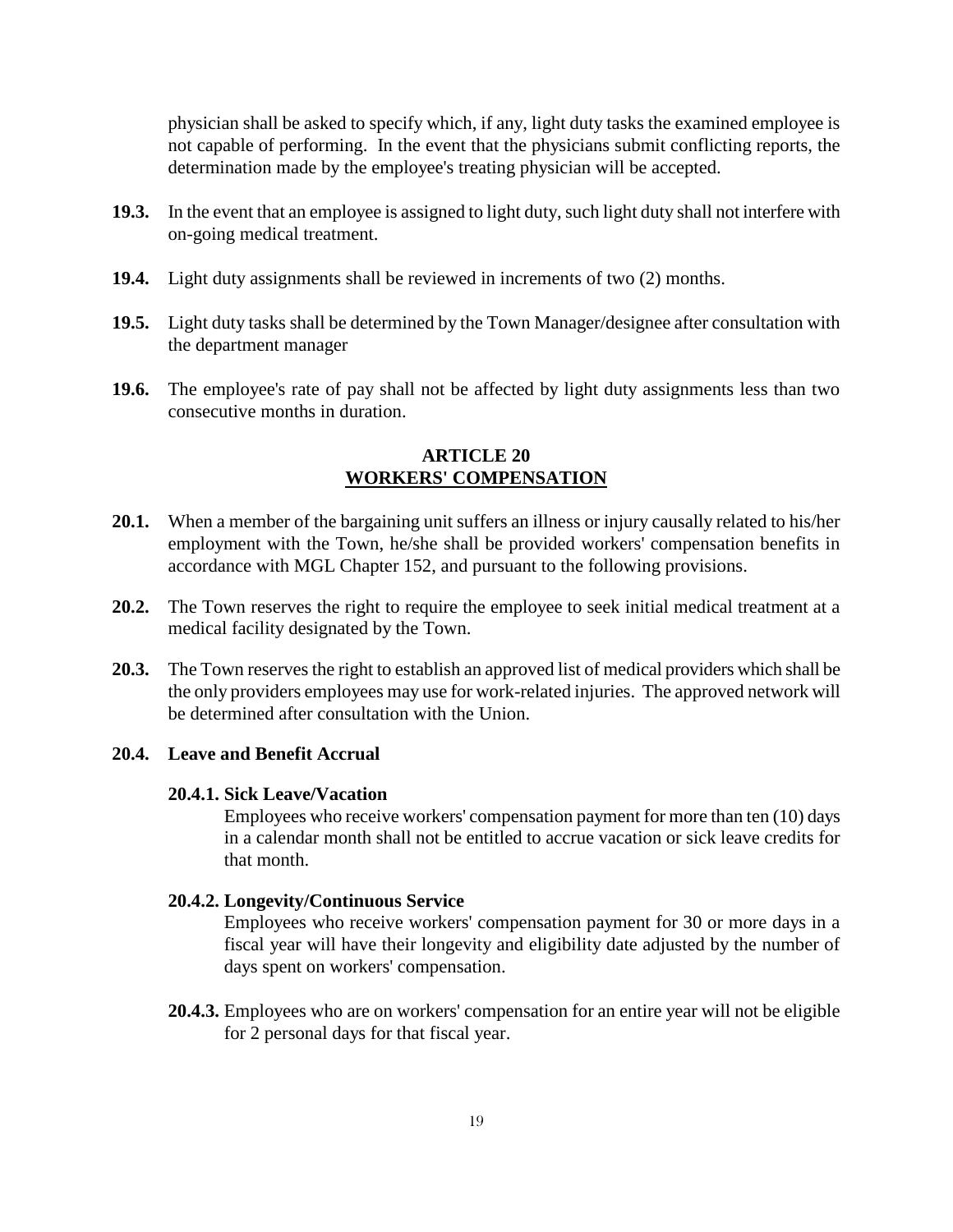- **20.4.4.** An employee who would lose accumulated vacation credit because of workers' compensation status shall be allowed to carry forward all current accumulated vacation leave.
- **20.4.5.** Members of the bargaining unit on long term workers' compensation status may be required to utilize accumulated leave time to make up the difference between the workers' compensation amount and the employees' regular base pay if the employee fails to make health insurance premium payment in a timely manner.

### **ARTICLE 21 GRIEVANCE AND ARBITRATION PROCEDURE**

- <span id="page-19-0"></span>**21.1.** A grievance is a violation of the contract relating to wages, hours, terms and conditions of employment, which has not been resolved to the employee's satisfaction or through informal discussion with his or her immediate supervisor.
- **21.2.** Any employee may use this grievance procedure with or without assistance but no grievance settlement made as a result of an individual processed grievance shall contravene any provision of this Agreement. The Union shall have the right to be present at any grievance meeting between the parties.
- **21.3.** Grievances shall be processed as follows:
	- **21.3.1.** Grievances shall be designated as a Classification "A" grievance or Classification "B" grievance. A Classification "A" grievance is one involving the termination of an employee in the bargaining unit. All other grievances shall be designated as Classification "B" grievances.

Classification "A" and "B" grievances shall proceed through the grievance procedure as hereinafter set forth. Only Classification "A" grievances may be the subject of arbitration, as set forth below.

In all Classification "B" grievances, the decision of the JRC or the Personnel Board, as appropriate shall be final and binding upon the parties.

#### **21.3.2. Step 1**

The employee, with or without the representation, shall present the grievance in writing to the employee's department manager or his/her designee, within ten (10) working days of the date of the grievance or the employee's first knowledge of its occurrence. The department manager or his/her designee shall attempt to adjust the matter and shall respond in writing to the employee within ten (10) working days.

#### **21.3.3. Step 2**

If the grievance has not been settled at Step 1, it shall be presented to the Director of Human Resources in writing within five (5) working days after the supervisor's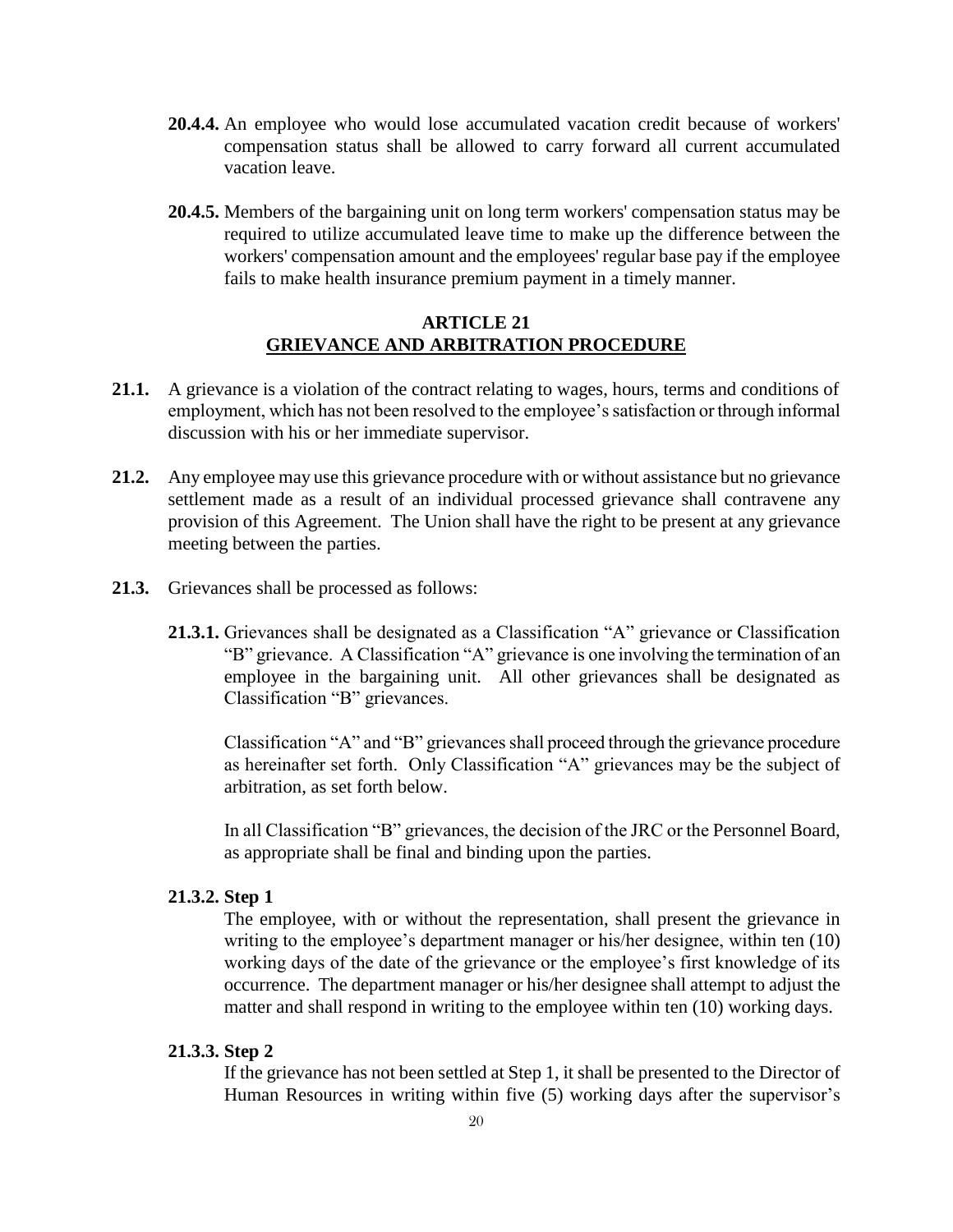response is due. The Director of Human Resources shall respond to the employee or to the Union in writing within five (5) working days of his receipt of the grievance from the employee or the Union.

**21.3.4. Step 3**

If the grievant remains dissatisfied with the decision of the Director of Human Resources, (Step 2), the grievance may be presented to the Personnel Board in writing within ten (10) working days after the response of the Director of Human Resources is due. If, after its own investigation, the Personnel Board disagrees with the decision of the Director of Human Resources, it will convene a meeting of the Joint Resolution Committee (JRC) within fourteen (14) working days after receipt by the Personnel Board of the grievance. The JRC will be comprised of two (2) members of the Personnel Board and the Town Manager. The JRC shall make its findings within fourteen (14) working days after being convened. Two affirmative votes of the JRC will be required to overturn the decision of the Director of Human Resources.

- **21.4.** If a grievance is still unsettled, the Union may, within fifteen (15) calendar days after the reply of the Personnel Board is due, by written notice to the other party, request arbitration.
- **21.5.** The arbitrator shall be selected by mutual agreement of the parties hereto. If the parties fail to agree on a selection in the first instance, the American Arbitration Association will be requested to provide a list of arbitrators from which a selection shall be made in accordance with the applicable rules of the American Arbitration Association.
- **21.6.** The arbitrator shall have the authority to settle only disputes defined herein. Any grievance appealed to an arbitrator over which he/she has no power to rule shall be referred back to the parties without a decision. The arbitrator shall have no power to add to, subtract from, or modify the terms of this Agreement or to take any action to prevent the Town and the Union from settling by mutual agreement prior to final decision, any grievance submitted to arbitration hereunder. The decision of the arbitrator shall be final and binding upon the parties. Expenses for the arbitrator's service shall be shared equally by the parties.
- **21.7.** In order for an arbitrator to have jurisdiction over any grievance involving allegations of discrimination which may also be subject to charges before the EEOC, MCAD, or any other federal, state or local agency having jurisdiction over such discrimination or fair employment practices, the employee shall sign a written election of remedies electing arbitration as the exclusive forum for determining such issues and shall thereby waive all other remedies or causes of action for such claim.

## **ARTICLE 22 COMPENSATION PLAN**

<span id="page-20-0"></span>**22.1.** Employees shall be classified and compensated in accordance with the terms of this Agreement. Incorporated into this Agreement and attached thereto as Appendix A and B are Classification and Pay Plans.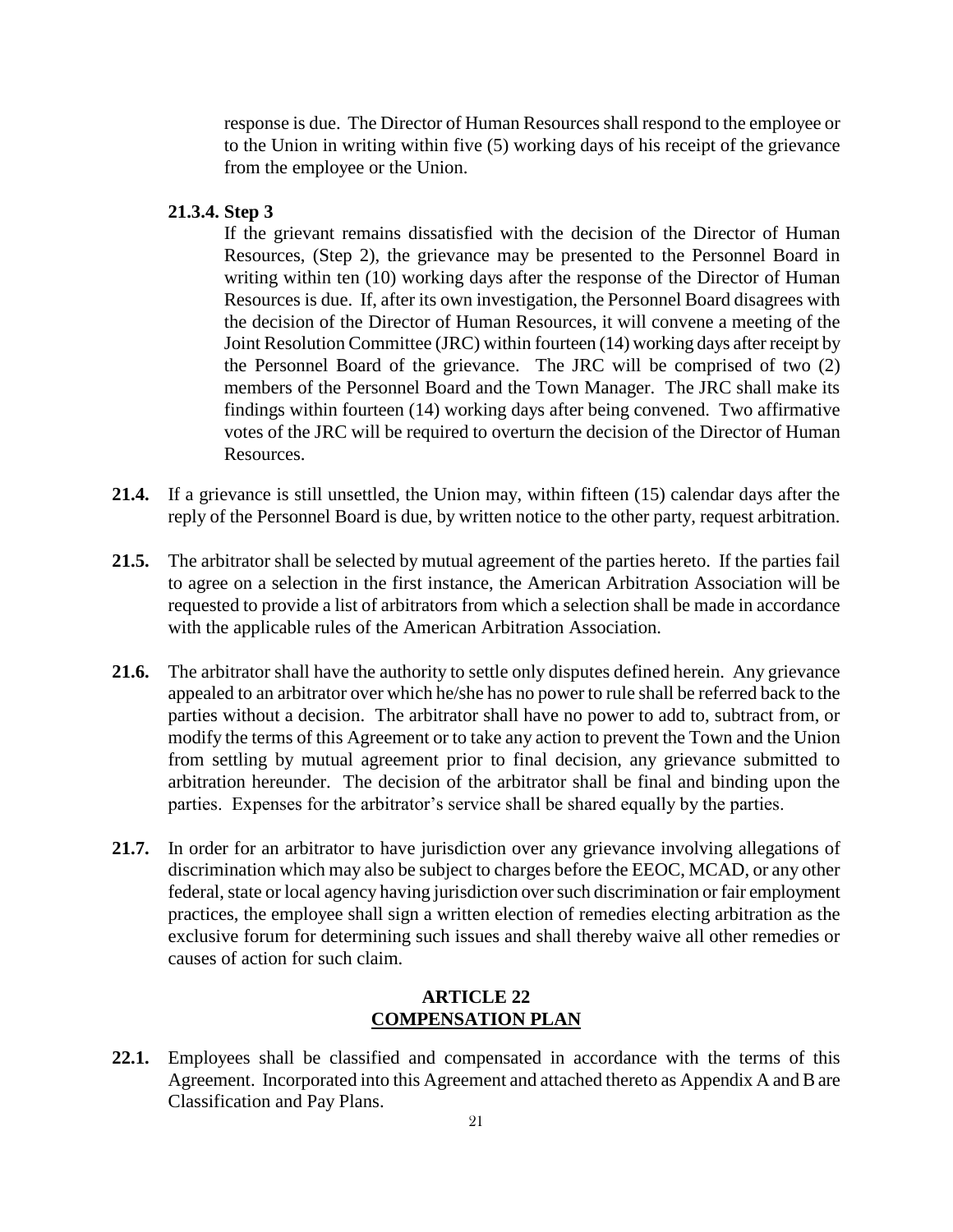#### **22.2. Satisfactory Performance Step Increases**

- **22.2.1.** Performance step increases occur when an employee meets all the criteria established through the annual performance evaluation as evidenced by a satisfactory performance review. Satisfactory performance step increases shall be granted on the anniversary of the date of hire or the adjusted step date. Progression through the pay ranges are neither mandatory nor automatic, but are on the basis of merit and ability as recommended by the employee's supervisor and approved by the Town Manager.
- **22.2.2.** The date that satisfactory performance step raises are granted may be adjusted by events such as promotion, reclassification, and unpaid leave as indicated in this agreement.

### **22.3. Promotion**

For the purposes of this section, a promotion shall be defined as a change from a position of lower classification and compensation grade to a position in the collective bargaining unit and with similar work, but with greater responsibilities and in a higher classification and compensation grade. Employees who are promoted to a position of higher grade shall enter the new position at the minimum rate of the higher position's compensation range or the step rate in the higher position's compensation range immediately above their rate prior to promotion, whichever is higher. The effective date of the promotion becomes the employee's new anniversary date for the purpose of future satisfactory performance step increases. Upon department manager recommendation, the Town Manager may approve an additional increase of one or more steps at the time of promotion if warranted by the employee's qualifications and performance.

#### **22.4. Transfer**

An employee who transfers to a position of equal grade shall enter the new position at the same step as his/her prior position, and shall retain the same step date for the purposes of future satisfactory performance step increases. Upon department manager recommendation, the Town Manager may approve an additional increase of one or more steps at the time of the transfer if warranted by the employee's qualifications and past performance. If one or more steps are granted by the Town Manager, the date of transfer shall become the employee's step date for the purposes of future satisfactory performance step increases.

#### **22.5. Reclassification**

For the purposes of this section, a reclassification shall be defined as a change in the title or compensation level resulting from the change in duties of the incumbent. When any position is reclassified within the Compensation Schedules, the incumbent in that position at the time of reclassification shall be paid at the minimum rate of the higher position's compensation range or the step rate in the higher position's compensation immediately above their rate prior to reclassification, whichever is higher. The effective date of the reclassification becomes the employee's new anniversary date for the purposes of future satisfactory performance step increases. Upon department manager recommendation, the Town Manager may approve an additional increase of one or more steps at the time of reclassification if warranted by the employee's qualifications and performance.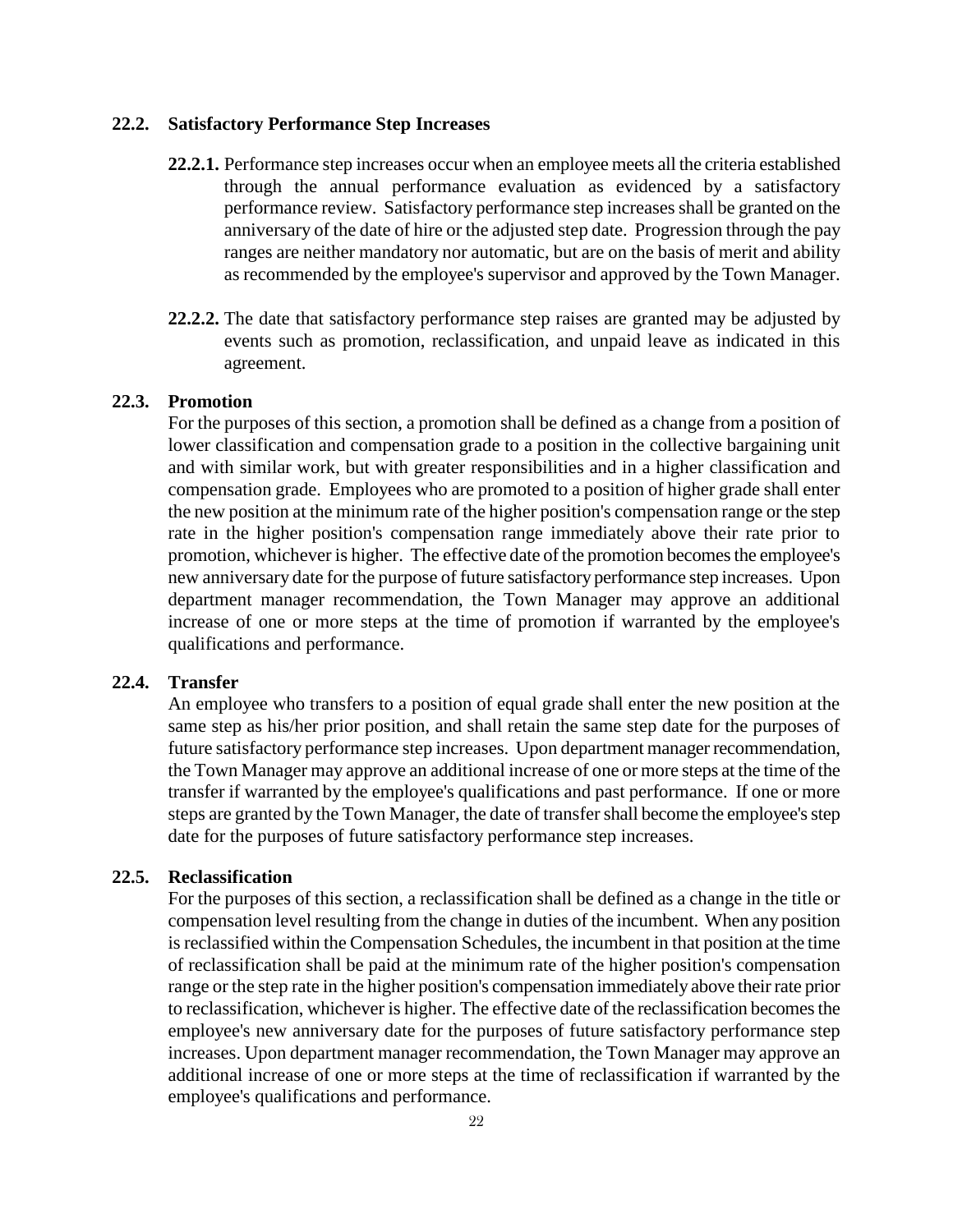- **22.6.** In the event an employee is demoted to a lower grade he or she will receive the maximum rate of the lower grade or his/her own rate at the time of demotion, whichever is less.
- **22.7.** Newly hired employees will begin employment at minimum step unless otherwise approved by the Town Manager whose decision shall not be grievable. The Town Manager may adjust the starting rate of compensation for any position up to two (2) compensation grades, where such adjustment is deemed necessary to recruit and retain qualified employees in accordance with prevailing market conditions, or where such position requires unique technical skills not adequately provided for by the minimum entrance rate.

## **Article 23 MERIT**

#### <span id="page-22-0"></span>**23.1. Merit Step Increase**

At the written request of the department manager, the Town Manager may grant an additional step or steps at the conclusion of the probationary period or at the time of the annual performance review if the employee has demonstrated exceptional performance in accordance with regulations promulgated by the Human Resources Department. The date of the additional step or steps shall become the employee's anniversary date for the purposes of future satisfactory performance step increases.

### **23.2. Merit Bonus**

At the written request of the department manager, or three Town employees, the Town Manager may grant a one-time Merit Bonus in an amount not to exceed \$3,600 per fiscal year if the employee has demonstrated exceptional performance in accordance with regulations promulgated by the Human Resources Department.

## **23.2.1. Merit Raise**

At the written request of the department manager, or three Town employees, the Town Manager may grant a merit raise in an amount not to exceed 3% of base pay in any one year if the employee has demonstrated exceptional performance in accordance with regulations promulgated by the Human Resources Department. Approved merit raises shall be granted to employees who have been at maximum step for at least one year. No employee shall be granted a merit raise in excess of the merit step set forth in the compensation plan, such step to be 10% of the maximum step in the applicable pay grade.

**23.2.2.** All of the provisions listed above shall be subject to sufficient appropriation. If the Town Manager approves a request in accordance with this article and funding is not sufficient in whole or in part in the department's salary line item, the Town Manager will recommend at a Special Town Meeting a transfer of funds from another one of the department's line items or another department's line item, to fund such merit payment.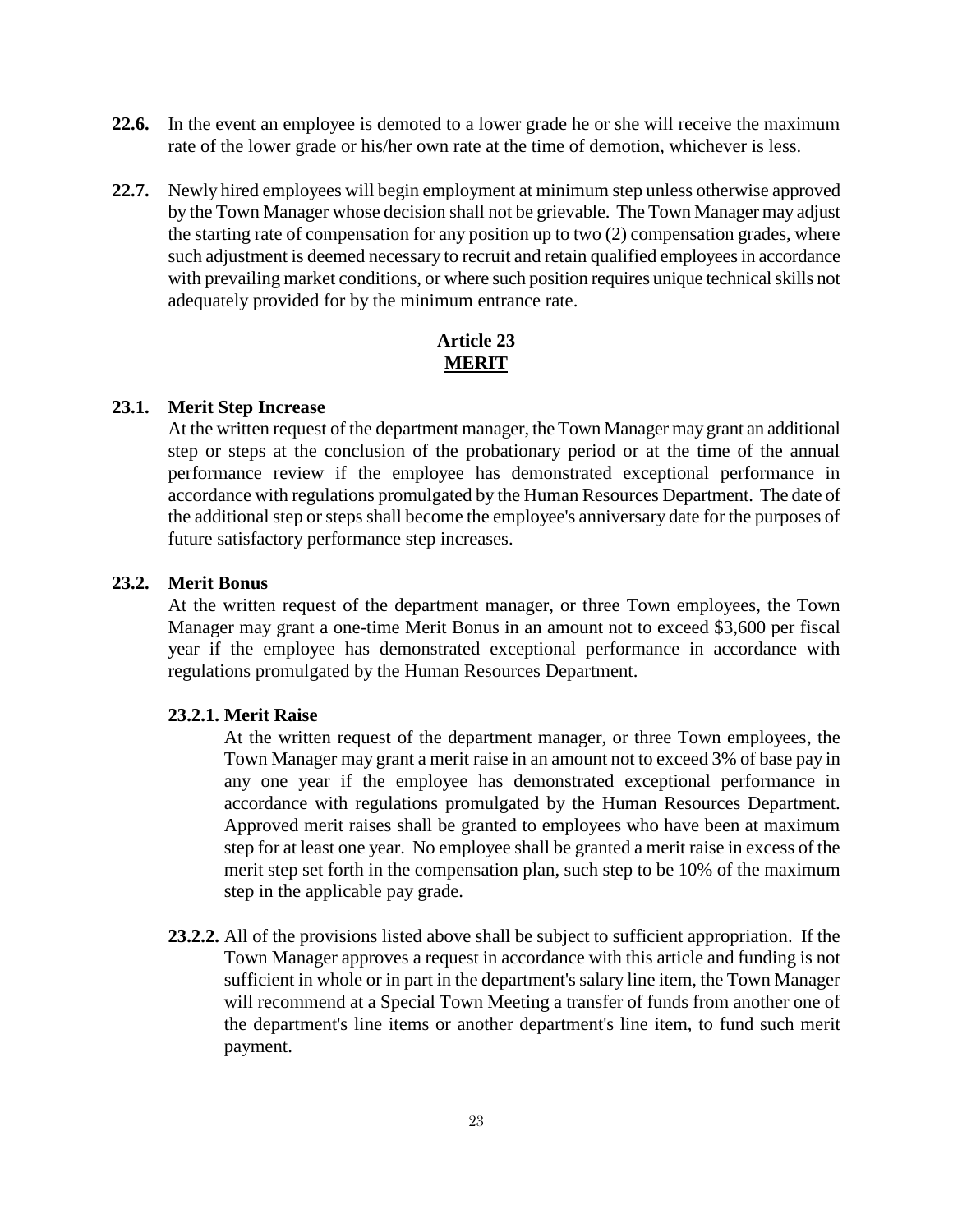**23.2.3.** Upon request, the Human Resources Department will provide the ITWA President or his or her designee with a report of merit bonuses and raises granted in accordance with this section.

#### **23.3. 401A Retirement Plan**

Effective January 1, 2020, the Town will contribute up to \$1,500 annually in a two for one match to a 401A Deferred Compensation Plan. Members of the bargaining unit must contribute to a Town-sponsored deferred compensation plan in order to participate in the 401A Retirement Plan program.

## **ARTICLE 24 LONGEVITY**

- <span id="page-23-0"></span>**24.1.** There shall be added to the annual compensation of each regular full-time and regular part-time employee hired prior to July 1, 2005 the sum of two hundred dollars (\$200.00) after the completion of each and every five years of continuous employment. For regular parttime employees hired after July 1, 2000 and prior to July 1, 2005, any longevity payments granted under the terms of this policy will be pro-rated on the basis that their part-time services bears to full-time service.
- **24.2.** Employees completing twenty (20) years of continuous employment as of June 30, 2005 are considered "grandfathered" and shall receive one percent (1%) of base salary for each and every five (5) years of employment in lieu of the two –hundred dollars (\$200) set forth in section 24.1.

#### **24.3. Longevity Payment**

- **24.3.1.** Eligible employees will be granted a longevity payment in a lump sum on the anniversary date of employment or eligibility, subject to adjustment for unpaid leaves of absence or in accordance with applicable provisions of the Agreement.
- **24.3.2.** Interruption of employment for the purpose of performing military service under orders shall not be deemed a break in continuous employment with the Town for the purpose of determining longevity eligibility, provided that no employment other than military service under orders is entered into during the period of interruption, and that the employee returns to Town service within thirty (30) days after honorable discharge from active military service, or immediately upon release from reserve duty.

### **ARTICLE 25 PERFORMANCE EVALUATION**

<span id="page-23-1"></span>**25.1.** An evaluation of the performance of every employee in the bargaining unit shall be conducted annually on the employee's anniversary date, and may be adjusted from time to time in accordance with the provisions of Article 22. Annual evaluations will be conducted regardless of the employee's opportunity to receive performance step increases.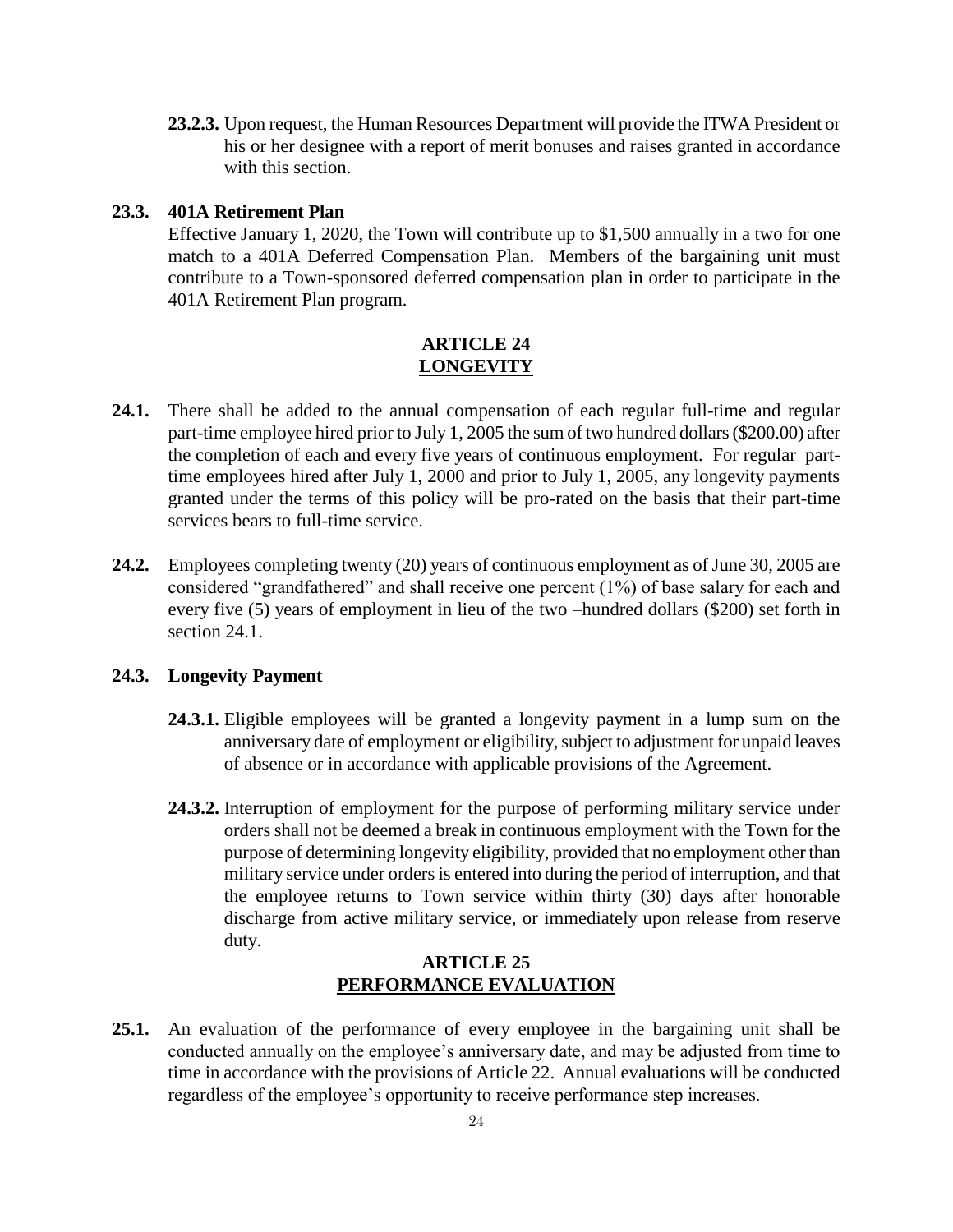## **ARTICLE 26 PAYMENT FOR ABSENCE DUE TO WEATHER OR EMERGENCY**

- <span id="page-24-0"></span>**26.1.** Only employees who report to work for their scheduled hours during inclement weather or other emergency shall be paid, except as provided by Section 25.2.
- **26.2.** In cases where the determination to close or delay the opening of a municipal building (nonschool building) during inclement weather or other emergency has been made by the Town Manager or her/his designee, employees who report to work and are dismissed, or who are notified prior to reporting to work, due to weather conditions or other emergency, will receive regular pay for their normally scheduled work hours for which the building was closed.
- **26.3.** Any non-exempt employee who is required by his/her department manager to remain at work after the decision has been made to close all municipal (non-school) buildings shall receive payment of time and one half his/her regular rate of pay for those hours worked.

## **ARTICLE 27 SEPARABILITY AND SUBORDINATION TO EXISTING LAW**

- <span id="page-24-1"></span>**27.1.** Should any of the provisions of this Agreement become invalid or should their efficacy become doubtful or questionable because of existing Federal or State Legislation, a Town Charter, or regulation, a decision by a court of competent jurisdiction; the remainder of this Agreement shall not be affected thereby.
- **27.2.** In the event that this Agreement or any part or provision thereof conflicts with any State or Federal law, this Agreement or any such part or provision thereof shall be subordinate to any such State or Federal Law, as long as such conflict remains.

Nothing in this Agreement shall diminish the authority and power of any Retirement Board or Personnel Board established by law.

## **ARTICLE 28 CAFETERIA PLAN**

## <span id="page-24-2"></span>**28.1. Cafeteria Plan**

<span id="page-24-3"></span>The Town shall institute a so called "cafeteria plan" in compliance with state law and the Internal Revenue Code. Members of the bargaining unit will not be required to pay the administrative fee for participation in the Cafeteria Plan effective January 1, 2012. The Town, at its sole option, may terminate said cafeteria plan on a Town-wide basis, with 60 days' notice.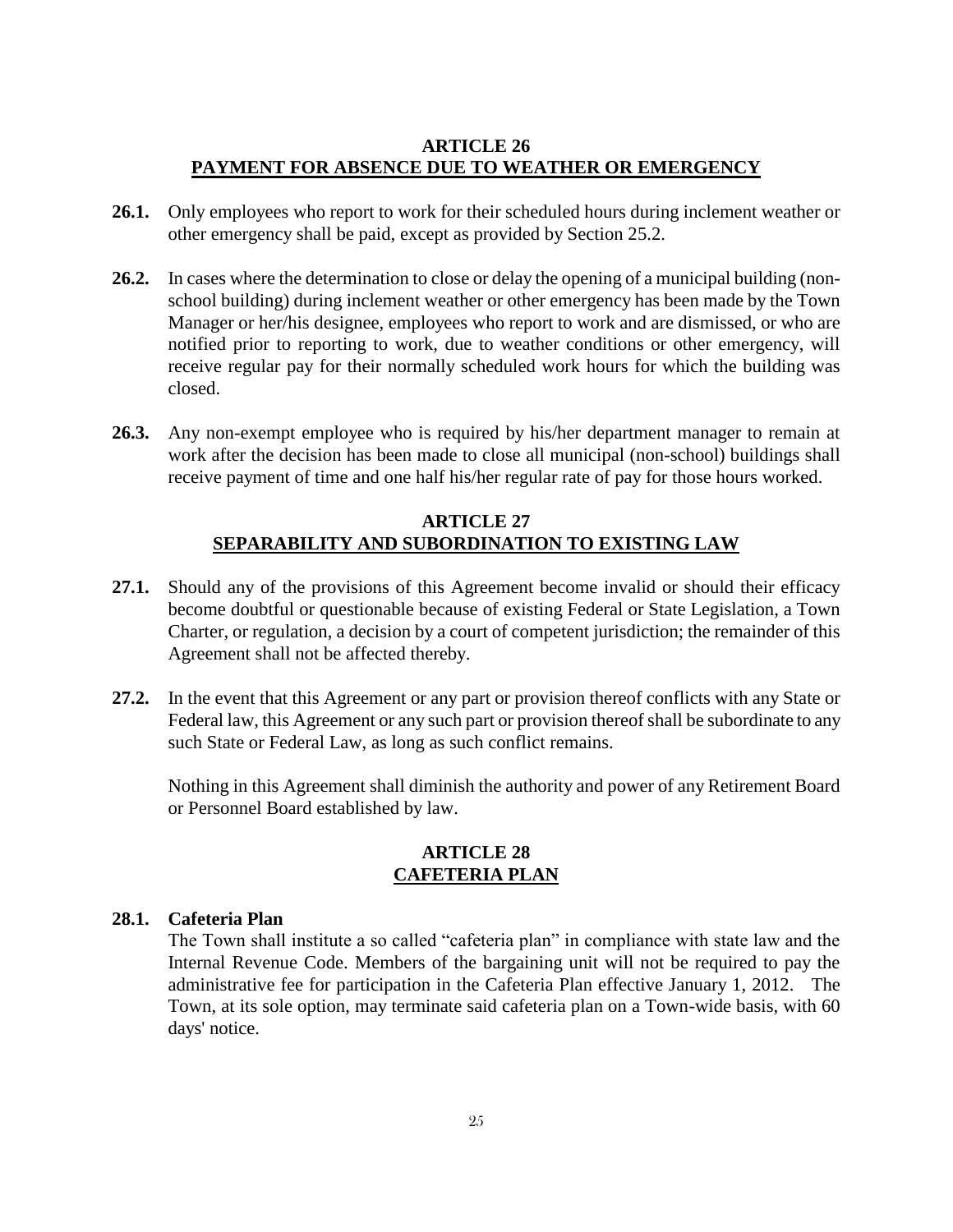### **ARTICLE 29 MISCELLANEOUS PROVISIONS**

**29.1. Bulletin Board** The Union and the Town Manager will agree on the locations of bulletin boards for the purpose of the Union's posting pre-approved information for its members. All postings must be submitted to the Director of Human Resources and approved by the Town Manager in advance of posting.

#### **29.2. Probationary Period**

- **29.2.1.** All newly hired employees shall be required to serve a six (6) month probationary period. Prior to the conclusion of the probationary period, each employee's performance will be evaluated on such form as the Town Manager may require, for inclusion in the central personnel file.
- **29.2.2.** Upon receipt of a written request from the department manager, the Town Manager may extend the probationary period up to an additional six months if the initial evaluation of the probationary employee is unsatisfactory. A second probationary evaluation will then be required prior to the expiration of the extended probationary period.
- **29.2.3.** Employment may be terminated at any time during the probationary period. Employees shall not be entitled to utilize the grievance procedure outlined in Article 18 herein during the probationary period.

#### **29.3. Non-Discrimination**

Neither party will discriminate against any employee or applicant for employment by reason of his or her race, sex, age, color, religion, national origin, sexual orientation, or disability.

## **29.4. Clothing**

- **29.4.1.** Members of the bargaining unit who regularly work outside or in other conditions that may damage personal clothing will be eligible for reimbursement for work boots and/or other suitable work clothes in an amount not to exceed \$200 per fiscal year. The decision as to what articles of clothing may be purchased will be made by the Department Manager.
- **29.4.2.** Boots or other suitable work clothes that are rendered unfit in the line of duty may be replaced prior to normal replacement time with the approval of the Town Manager, subject to adequate appropriation.

## **29.5. Town Vehicle Use**

Incorporated herein by reference and considered an integral part thereof is the Town of Needham Municipal Vehicle Use Policy, Policy # 509; dated March 11, 1997; as updated October, 2013.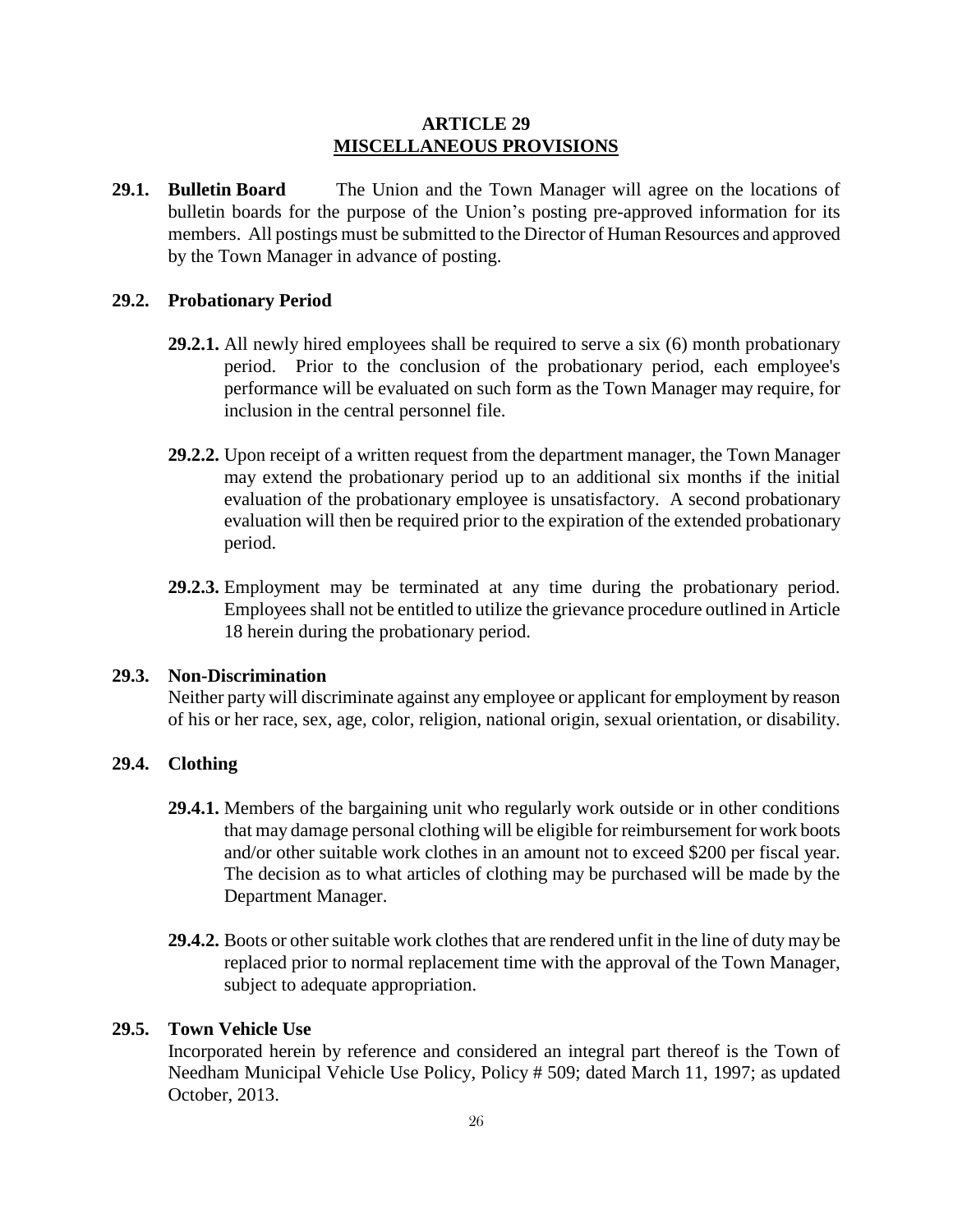### **29.6. Employee Assistance Program (EAP)**

The Union agrees to and supports efforts to utilize the Town's Employee Assistance Program as a means to resolve issues in the workplace. It is the parties' expectation that the EAP will be used as a resource to assist employees in need.

**29.7. Workplace Violence Policy** The Union agrees to implement and incorporate by reference the Needham Workplace Violence Policy, Policy # 426, dated March 19, 2003.

#### **29.8. Recall.**

- **29.8.1.** In the event of a layoff within the Union, the Town will maintain a recall list for up to one (1) year from the effective date of the layoff. In the event the position is reinstated, members of the bargaining unit laid off shall be recalled into the same position.
- **29.8.2.** Employees who are serving during a probationary period when a layoff occurs will not be eligible for the recall list.
- **29.8.3.** In the event of a recall, leaves and other benefits will be adjusted for employees recalled based on the period of the layoff.
- **29.9.** The Memorandum of Agreement dated February 26, 2018 between the Town and the Association regarding health insurance is hereby incorporated by reference.

#### **29.10. Direct Deposit**

The Town is authorized to require that all bargaining unit members participate in a mandatory direct deposit program.

#### **29.11. Labor-Management Committee**

The Town and the Union shall establish a Labor-Management Committee to discuss the current performance evaluation process, the creation of a sick time donation bank, and other items agreed upon by the parties, and to make recommendations therefore to the Town Manager. The Committee shall consist of three members appointed by the Town Manager and three members appointed by the Union.

#### **29.12. Professional Licensure**

For positions requiring professional licensure, the Town will pay the fees associated with the renewal of said licenses.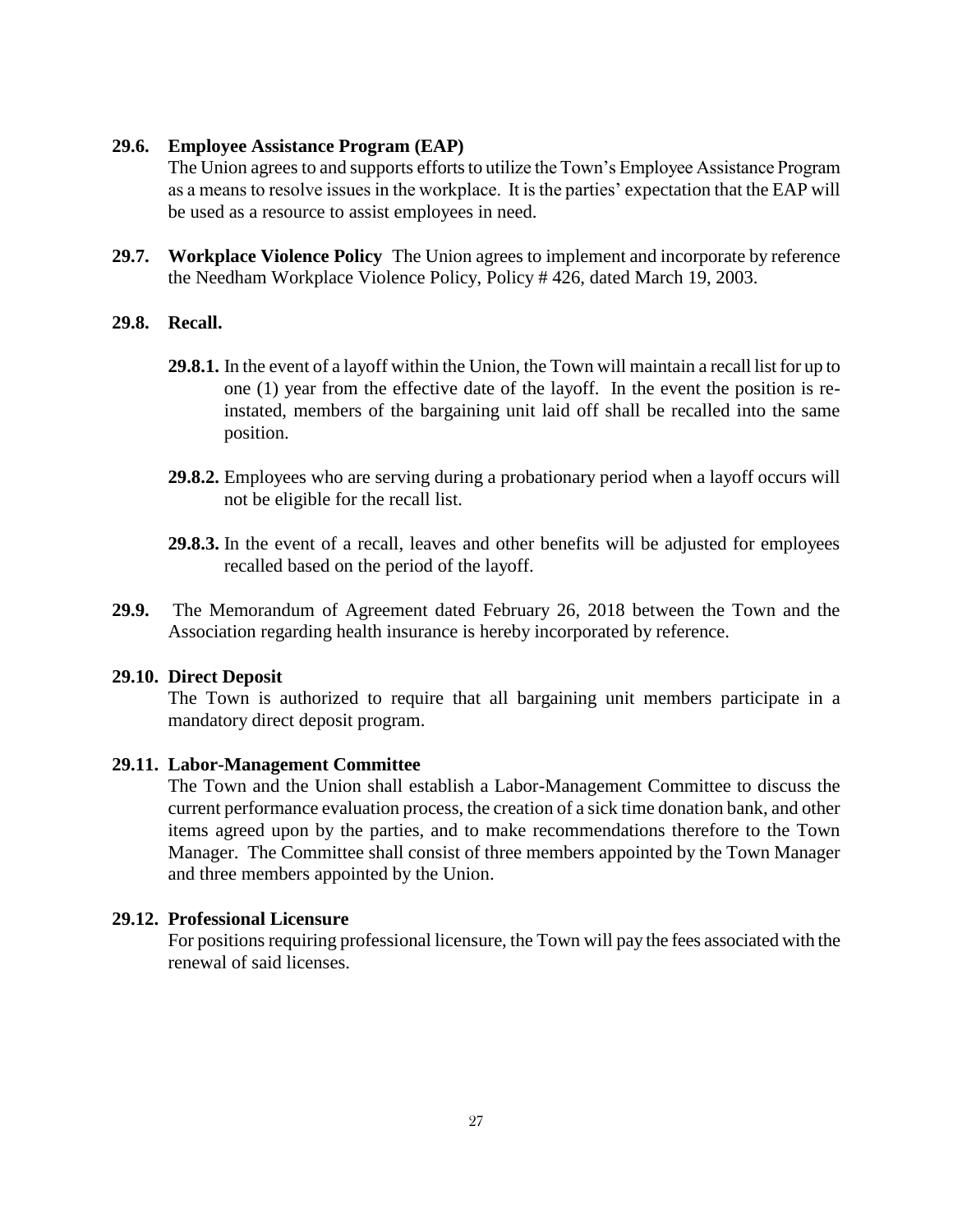# **ARTICLE 30 ACTING PAY**

- <span id="page-27-0"></span>**30.1.** Employees shall be compensated for assuming, on a temporary basis, some or all of the duties of another position from which an incumbent is absent, when all of the following conditions have been met:
	- **30.1.1.** the employee is assigned by the department manager or Town Manager to perform a majority of the significant duties of a budgeted, higher paid position from which an incumbent is absent;
	- **30.1.2.** the duties of the higher paid position are assigned to, and performed by, the designated employee for fifteen (15) or more consecutive work days; and
	- **30.1.3.** the assignment is approved by the Town Manager.
- **30.2.** Employees who perform the duties of a higher paid position under the above provision shall receive acting pay beginning on, or retroactive to, the first day of the assignment.
- **30.3.** Employees shall be paid acting pay at the first step of the compensation grade of the position being filled, or that rate which is at least one step (3.6%) higher than the employee's current rate of pay, whichever is greater. In no case shall an employee receive a salary greater than the top step of the salary range of the higher classification.
- **30.4.** Acting pay may not be requested by the department manager if the departmental budget has insufficient appropriation to meet the expense.
- **30.5.** Acting pay may be requested by the department manager for absence due to termination or extended leave, whether paid or unpaid, if sufficient appropriation exists.
- **29.6.** If insufficient appropriation exists, the department manager must either distribute the responsibilities evenly among several employees or assume the majority of the responsibilities him/her-self.
- **30.7.** An employee of the bargaining unit who has not been assigned by his or her Department Manager to cover the duties of a higher paid position, and who believes that he or she has been performing such duties, may request a meeting with the Department Manager and the Director of Human Resources to discuss the type of information and/or documentation that is required to review whether the employee should be paid acting pay.
- **30.8.** Acting pay may be approved by the Town Manager for partial absences when the incumbent of the higher rated position is absent from his/her position for more than 50% of his/her regularly scheduled hours for more than fifteen (15) working days.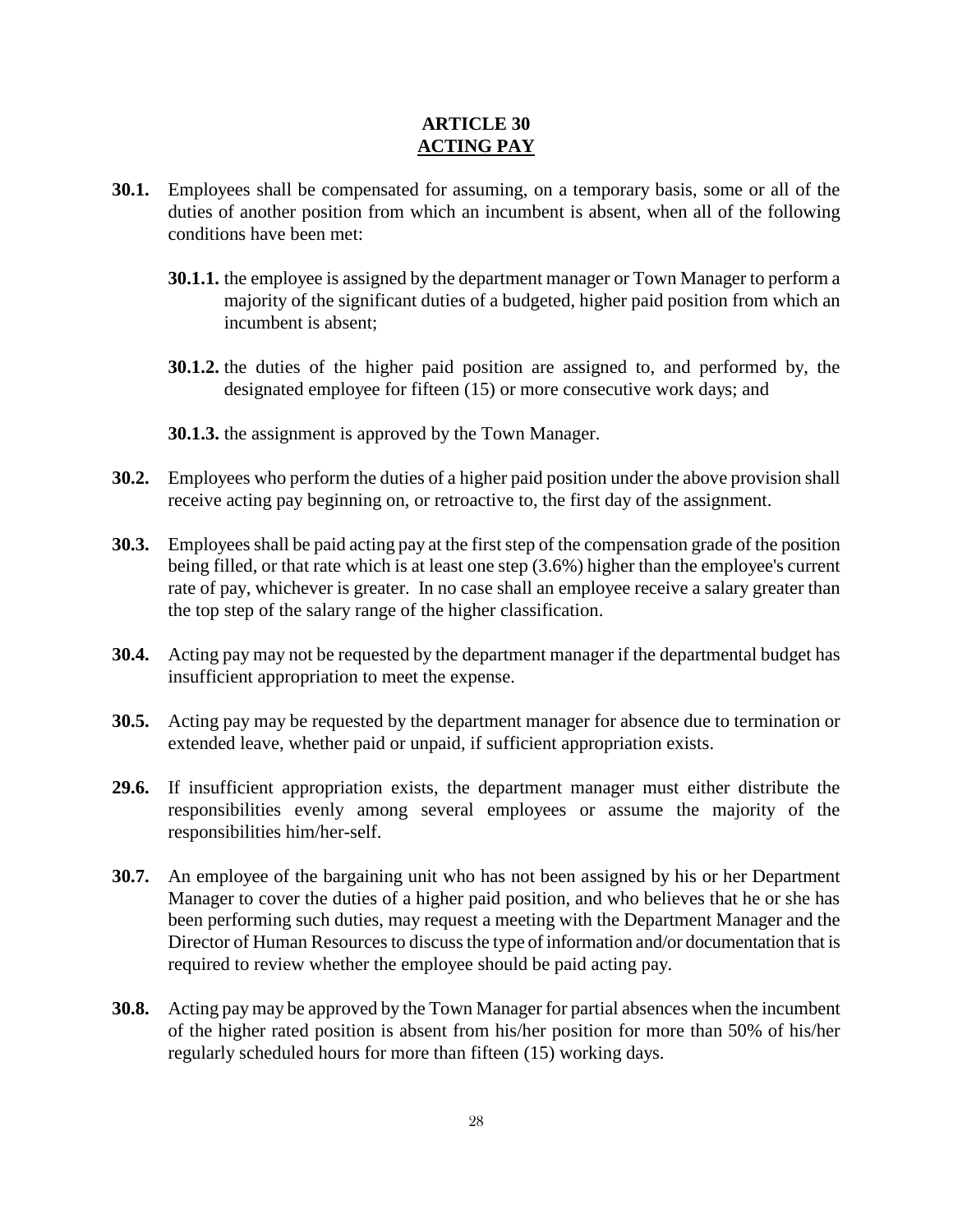**30.9.** In the case of partial acting pay, the employee shall be compensated at the authorized higher rate only for that portion of the regularly scheduled hours that the incumbent of the higher paid position is absent.

**30.10.** Acting pay shall not apply to any paid leave taken or accrued during the assignment.

**30.11.** Any employee serving in an acting capacity under this section, and receiving acting pay, who is then promoted to the position in which he/she is acting in, will have his/her step date adjusted to the date he/she began receiving acting pay for the position. To qualify under this section, an individual will have to have been in the acting capacity and receiving acting pay for at least 30 calendar days. Employees promoted, transferred or reclassified in accordance with Section 22.3, 22.4, or 22.5 above the minimum step will not be eligible under this section.

# **ARTICLE 31 DURATION OF CONTRACT**

<span id="page-28-0"></span>This Agreement shall continue in full force and effect to midnight June 30, 2021 and shall be subject to renegotiation for the period beginning July 1, 2021, as hereinafter provided. Until such time as the Town and the Union renegotiate a mutually satisfactory contract, the terms of the within Agreement shall remain in full force and effect. Should either or both parties desire to negotiate a new collective agreement for the succeeding year, such party or parties shall, not less than 6 months prior to the expiration date of this Agreement, give notice in writing to the other party.

Upon receipt of such notice the parties shall make mutually satisfactory arrangements to engage in negotiations leading to a settlement of issues raised by such notice. Nothing in this Article shall preclude either the Town or the Union from modifying any proposals made during the course of the negotiations.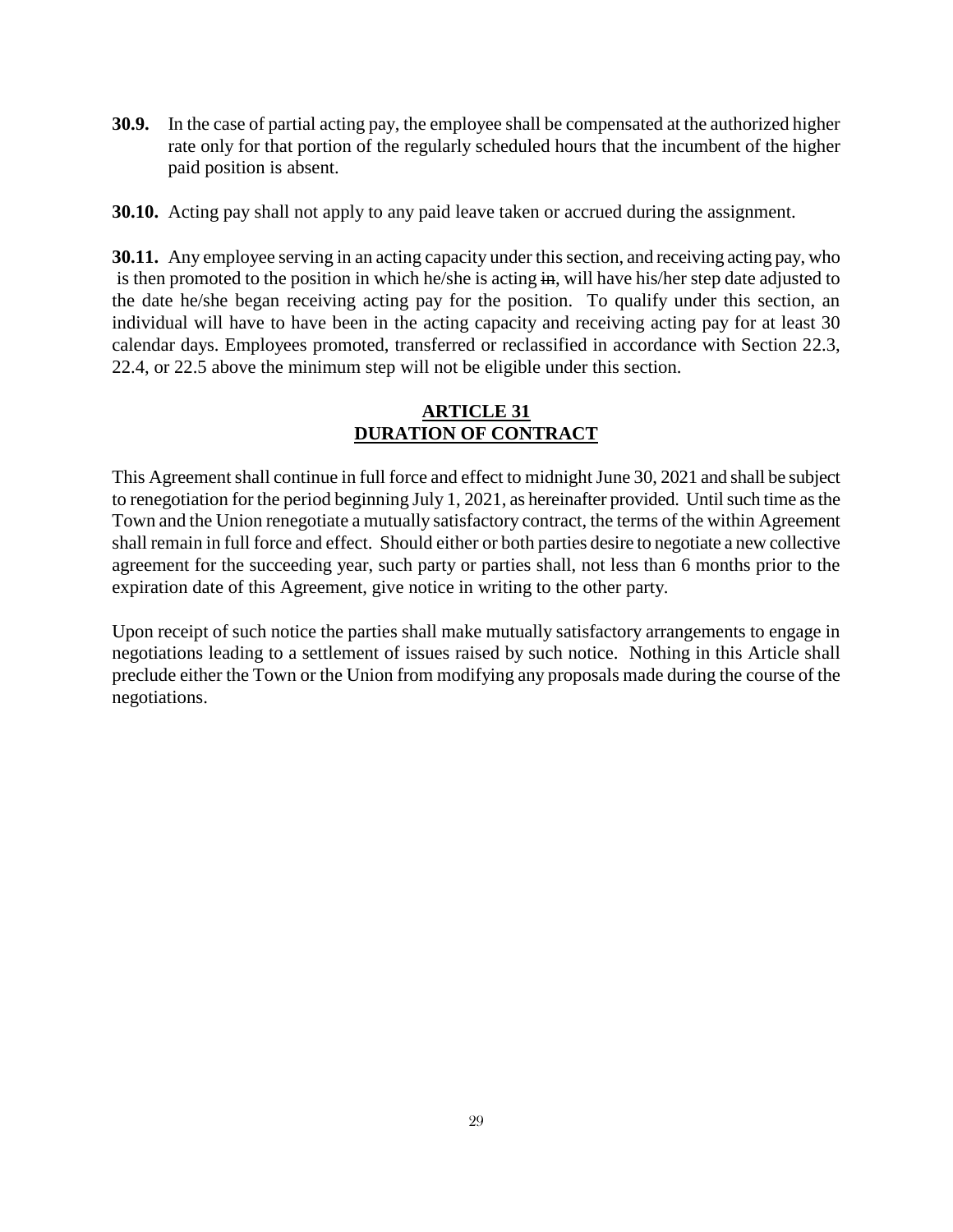IN WITNESS WHEREOF, the Town has caused this instrument to be duly executed by its authorized designees and the Union has caused this instrument to be signed by its proper officers hereunto duly authorized, this  $\frac{2}{2}$  day of  $\frac{7}{4}$ , 2019.

Town of Needham

Kate Fitzpatrick Town Manager

**Board of Selectmen** 

U Q

**Independent Town Workers' Association** 

Date:

19 Date:  $\boxed{\phantom{1}}$ 

Approved as to form:

 $\mathcal{Q}$ 

David Tobin, Town Counsel

Date:

Date:  $\frac{7}{2}$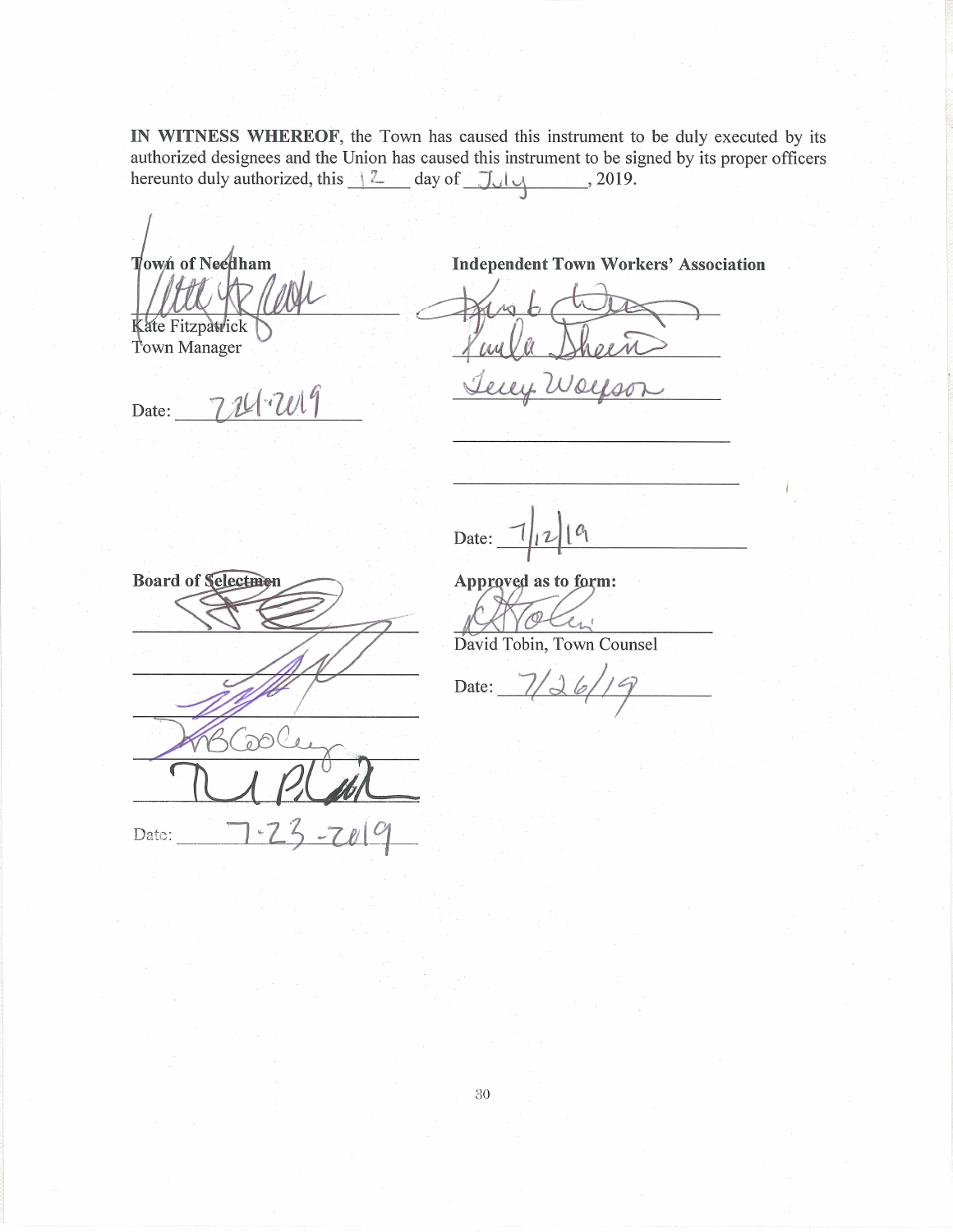# **APPENDIX A Needham Independent Town Workers' Association Classification Plan ITWA/LIUNA Local 272**

<span id="page-30-0"></span>Only those positions budgeted for twenty (20) hours or more per week for more than six (6) months are included in the bargaining unit as follows:

| <b>CLASS TITLE</b>                              | <b>GRADE/SCHEDULE</b> | <b>FLSA</b> exempt status |
|-------------------------------------------------|-----------------------|---------------------------|
| <b>Administrative Assistant</b>                 | $I-14$                | non-exempt                |
| <b>Administrative Coordinator</b>               | $I-15$                | non-exempt                |
| <b>Administrative Specialist</b>                | $I-15$                | non-exempt                |
| <b>Applications Administrator</b>               | $IE-20$               | exempt                    |
| <b>Computer Operator</b>                        | $I-15$                | non-exempt                |
| <b>Conservation Specialist</b>                  | $I-17$                | non-exempt                |
| Department Assistant 1                          | $I-12$                | non-exempt                |
| Department Assistant 2                          | $I-13$                | non-exempt                |
| <b>Department Specialist</b>                    | $I-14$                | non-exempt                |
| <b>Environmental Health Agent</b>               | $I-20$                | non-exempt                |
| <b>Field Assessor</b>                           | $I-18$                | non-exempt                |
| <b>Fire Director of Administrative Services</b> | $IE-20$               | exempt                    |
| <b>GIS/Database Administrator</b>               | $IE-20$               | exempt                    |
| <b>Management Analyst</b>                       | $IE-20$               | exempt                    |
| <b>Network Manager</b>                          | $IE-23$               | exempt                    |
| Payroll Coordinator                             | $I-18$                | non-exempt                |
| <b>Public Health Nurse</b>                      | $IE-20$               | exempt                    |
| <b>Recreation Supervisor</b>                    | $I-16$                | non-exempt                |
| Senior Administrative Coordinator               | $I-17$                | non-exempt                |
| Social Worker 1                                 | $IE-18$               | exempt                    |
| Social Worker 2                                 | $IE-19$               | exempt                    |
| <b>Systems Analyst</b>                          | $IE-18$               | exempt                    |
| <b>Technology Support Technician</b>            | $I-19$                | non-exempt                |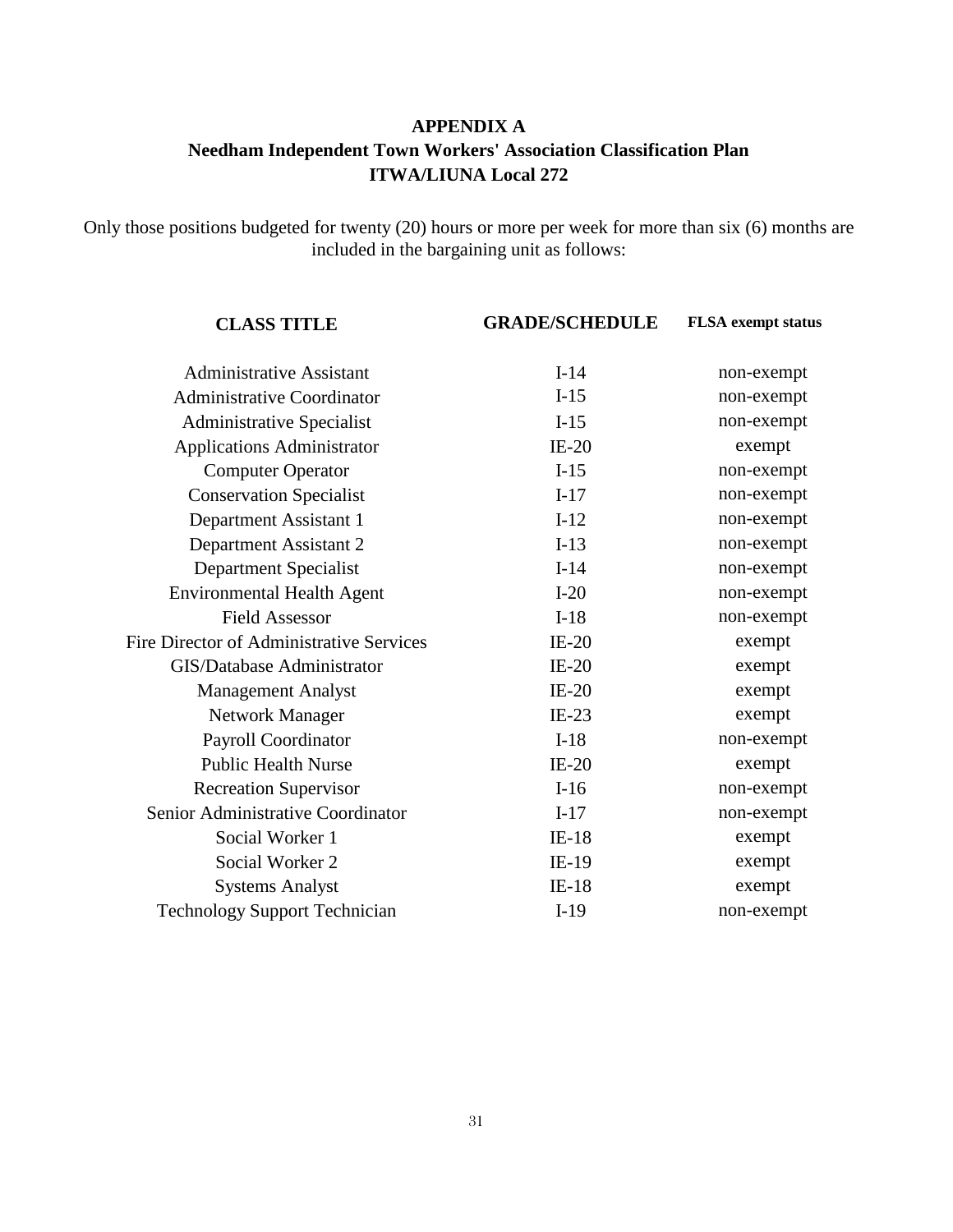|             |  |  | ADDENINTY D<br><b>ITWA</b> |  |     |    |
|-------------|--|--|----------------------------|--|-----|----|
| <b>Step</b> |  |  |                            |  | - - | -- |

### **Annual Rate for Exempt Positions**

|             | FY2018 - Effective July 1, 2017 through October 31, 2018 |             |             |             |             |             |             |             |             |             |  |  |
|-------------|----------------------------------------------------------|-------------|-------------|-------------|-------------|-------------|-------------|-------------|-------------|-------------|--|--|
| <b>IE24</b> |                                                          | \$78,721.50 | \$81,081.00 | \$83,499.00 | \$86,014.50 | \$88,588.50 | \$91,260.00 | \$94,009.50 | \$96,369.00 | \$98,767.50 |  |  |
| <b>IE23</b> |                                                          | \$77,161.50 | \$79,462.50 | \$81,841.50 | \$84,298.50 | \$86,833.50 | \$89,427.00 | \$92,118.00 | \$94,419.00 | \$96,798.00 |  |  |
| <b>IE22</b> |                                                          | \$72,052.50 | \$74,217.00 | \$76,440.00 | \$78,760.50 | \$81,100.50 | \$83,518.50 | \$86,034.00 | \$88,198.50 | \$90,402.00 |  |  |
| <b>IE21</b> |                                                          | \$67,294.50 | \$69,361.50 | \$71,409.00 | \$73,573.50 | \$75,757.50 | \$78,039.00 | \$80,398.50 | \$82,387.50 | \$84,454.50 |  |  |
| <b>IE20</b> |                                                          | \$62,790.00 | \$64,642.50 | \$66,573.00 | \$68,601.00 | \$70,629.00 | \$72,774.00 | \$74,938.50 | \$76,810.50 | \$78,721.50 |  |  |
| <b>IE19</b> |                                                          | \$57,174.00 | \$58,890.00 | \$60,645.00 | \$62,458.50 | \$64,369.50 | \$66,280.50 | \$68,250.00 | \$69,966.00 | \$71,740.50 |  |  |
| <b>IE18</b> |                                                          | \$52,084.50 | \$53,625.00 | \$55,243.50 | \$56,901.00 | \$58,617.00 | \$60,391.50 | \$62,185.50 | \$63,745.50 | \$65,344.50 |  |  |
| <b>IE17</b> |                                                          | \$50,485.50 | \$52,006.50 | \$53,566.50 | \$55,165.50 | \$56,823.00 | \$58,519.50 | \$60,294.00 | \$61,795.50 | \$63,336.00 |  |  |
| <b>IE16</b> |                                                          | \$49,023.00 | \$50,505.00 | \$52,006.50 | \$53,586.00 | \$55,185.00 | \$56,842.50 | \$58,539.00 | \$60,001.50 | \$61,522.50 |  |  |
| <b>IE15</b> |                                                          | \$46,176.00 | \$47,580.00 | \$48,984.00 | \$50,466.00 | \$51,967.50 | \$53,547.00 | \$55,146.00 | \$56,530.50 | \$57,934.50 |  |  |
| <b>IE14</b> |                                                          | \$42,081.00 | \$43,348.50 | \$44,635.50 | \$45,981.00 | \$47,346.00 | \$48,789.00 | \$50,232.00 | \$51,480.00 | \$52,767.00 |  |  |
| <b>IE13</b> |                                                          | \$38,707.50 | \$39,916.50 | \$41,086.50 | \$42,315.00 | \$43,602.00 | \$44,889.00 | \$46,234.50 | \$47,385.00 | \$48,574.50 |  |  |
| <b>IE12</b> |                                                          | \$35,334.00 | \$36,387.00 | \$37,498.50 | \$38,610.00 | \$39,780.00 | \$40,969.50 | \$42,178.50 | \$43,270.50 | \$44,323.50 |  |  |
| <b>IE11</b> |                                                          | \$32,857.50 | \$33,832.50 | \$34,885.50 | \$35,919.00 | \$36,972.00 | \$38,083.50 | \$39,253.50 | \$40,209.00 | \$41,223.00 |  |  |

|        | FY2018 - Effective July 1, 2017 through October 31, 2018 |         |         |         |         |           |         |         |         |  |  |  |  |
|--------|----------------------------------------------------------|---------|---------|---------|---------|-----------|---------|---------|---------|--|--|--|--|
| $I-24$ | \$40.37                                                  | \$41.58 | \$42.82 | \$44.11 | \$45.43 | \$46.80   | \$48.21 | \$49.42 | \$50.65 |  |  |  |  |
| $I-23$ | \$39.57                                                  | \$40.75 | \$41.97 | \$43.23 | \$44.53 | \$45.86   | \$47.24 | \$48.42 | \$49.64 |  |  |  |  |
| $I-22$ | \$36.95                                                  | \$38.06 | \$39.20 | \$40.39 | \$41.59 | \$42.83   | \$44.12 | \$45.23 | \$46.36 |  |  |  |  |
| $I-21$ | \$34.51                                                  | \$35.57 | \$36.62 | \$37.73 | \$38.85 | \$40.02\$ | \$41.23 | \$42.25 | \$43.31 |  |  |  |  |
| $I-20$ | \$32.20                                                  | \$33.15 | \$34.14 | \$35.18 | \$36.22 | \$37.32   | \$38.43 | \$39.39 | \$40.37 |  |  |  |  |
| $I-19$ | \$29.32                                                  | \$30.20 | \$31.10 | \$32.03 | \$33.01 | \$33.99   | \$35.00 | \$35.88 | \$36.79 |  |  |  |  |
| $I-18$ | \$26.71                                                  | \$27.50 | \$28.33 | \$29.18 | \$30.06 | \$30.97   | \$31.89 | \$32.69 | \$33.51 |  |  |  |  |
| $I-17$ | \$25.89                                                  | \$26.67 | \$27.47 | \$28.29 | \$29.14 | \$30.01   | \$30.92 | \$31.69 | \$32.48 |  |  |  |  |
| $I-16$ | \$25.14                                                  | \$25.90 | \$26.67 | \$27.48 | \$28.30 | \$29.15   | \$30.02 | \$30.77 | \$31.55 |  |  |  |  |
| $I-15$ | \$23.68                                                  | \$24.40 | \$25.12 | \$25.88 | \$26.65 | \$27.46   | \$28.28 | \$28.99 | \$29.71 |  |  |  |  |
| $I-14$ | \$21.58                                                  | \$22.23 | \$22.89 | \$23.58 | \$24.28 | \$25.02   | \$25.76 | \$26.40 | \$27.06 |  |  |  |  |
| $I-13$ | \$19.85                                                  | \$20.47 | \$21.07 | \$21.70 | \$22.36 | \$23.02   | \$23.71 | \$24.30 | \$24.91 |  |  |  |  |
| $I-12$ | \$18.12                                                  | \$18.66 | \$19.23 | \$19.80 | \$20.40 | \$21.01   | \$21.63 | \$22.19 | \$22.73 |  |  |  |  |
| $I-11$ | \$16.85                                                  | \$17.35 | \$17.89 | \$18.42 | \$18.96 | \$19.53   | \$20.13 | \$20.62 | \$21.14 |  |  |  |  |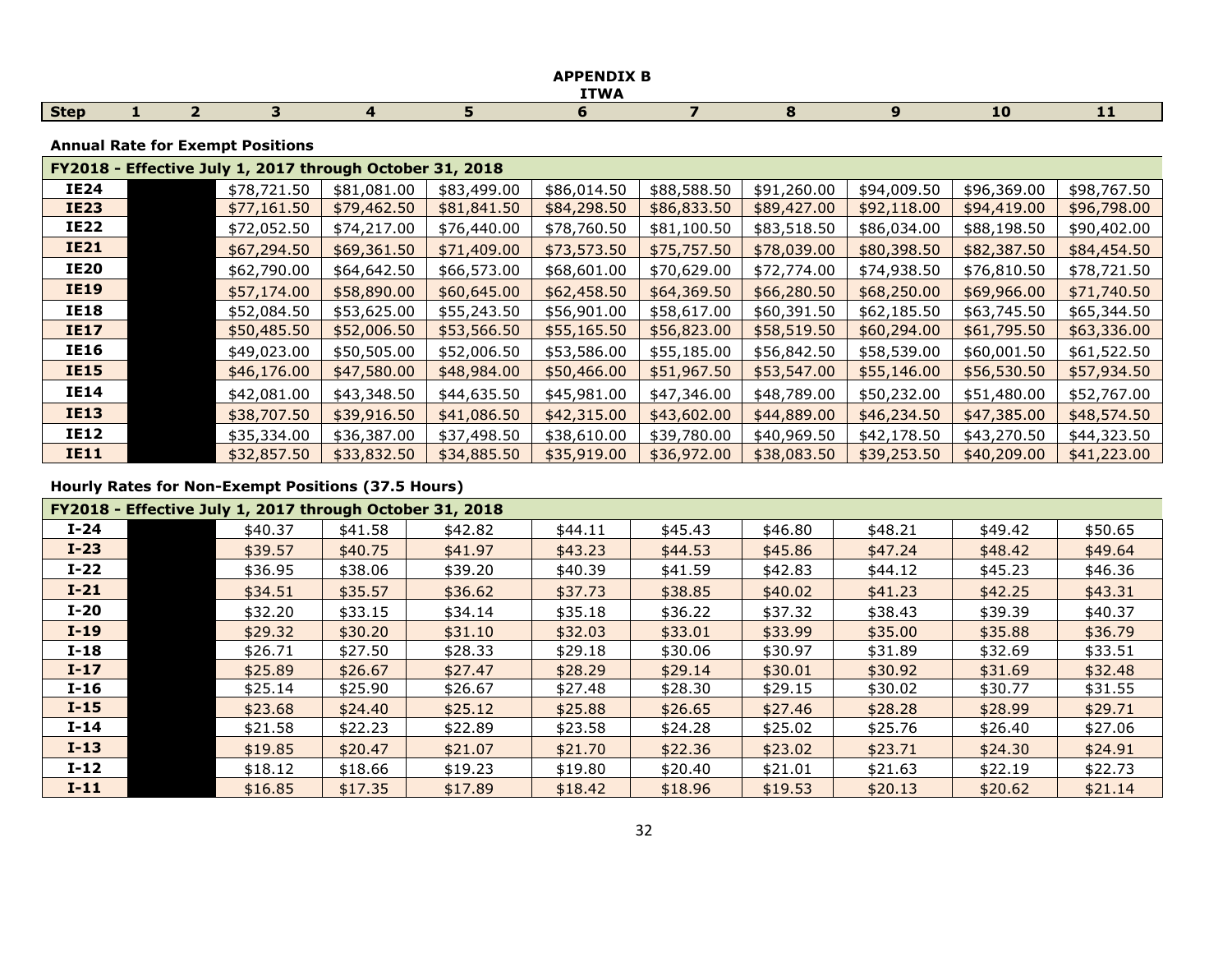| <b>ITWA</b> |                                         |                                     |                |             |             |                |             |             |             |              |  |  |
|-------------|-----------------------------------------|-------------------------------------|----------------|-------------|-------------|----------------|-------------|-------------|-------------|--------------|--|--|
| <b>Step</b> | 2 <sup>1</sup>                          | 3                                   | $\overline{4}$ | 5           | 6           | $\overline{7}$ | 8           | 9           | 10          | 11           |  |  |
|             | <b>Annual Rate for Exempt Positions</b> |                                     |                |             |             |                |             |             |             |              |  |  |
|             |                                         | FY2019 - Effective November 1, 2018 |                |             |             |                |             |             |             |              |  |  |
| <b>IE24</b> |                                         | \$81,081.00                         | \$83,518.50    | \$85,995.00 | \$88,588.50 | \$91,240.50    | \$93,990.00 | \$96,837.00 | \$99,255.00 | \$101,731.50 |  |  |
| <b>IE23</b> |                                         | \$79,482.00                         | \$81,841.50    | \$84,298.50 | \$86,833.50 | \$89,446.50    | \$92,118.00 | \$94,887.00 | \$97,246.50 | \$99,703.50  |  |  |
| <b>IE22</b> |                                         | \$74,217.00                         | \$76,440.00    | \$78,741.00 | \$81,120.00 | \$83,538.00    | \$86,014.50 | \$88,608.00 | \$90,850.50 | \$93,112.50  |  |  |
| <b>IE21</b> |                                         | \$69,322.50                         | \$71,448.00    | \$73,554.00 | \$75,777.00 | \$78,039.00    | \$80,379.00 | \$82,816.50 | \$84,864.00 | \$86,989.50  |  |  |
| <b>IE20</b> |                                         | \$64,681.50                         | \$66,573.00    | \$68,562.00 | \$70,668.00 | \$72,754.50    | \$74,958.00 | \$77,181.00 | \$79,111.50 | \$81,081.00  |  |  |
| <b>IE19</b> |                                         | \$58,890.00                         | \$60,664.50    | \$62,458.50 | \$64,330.50 | \$66,300.00    | \$68,269.50 | \$70,297.50 | \$72,072.00 | \$73,885.50  |  |  |
| <b>IE18</b> |                                         | \$53,644.50                         | \$55,243.50    | \$56,901.00 | \$58,617.00 | \$60,372.00    | \$62,205.00 | \$64,057.50 | \$65,656.50 | \$67,314.00  |  |  |
| <b>IE17</b> |                                         | \$52,006.50                         | \$53,566.50    | \$55,165.50 | \$56,823.00 | \$58,519.50    | \$60,274.50 | \$62,107.50 | \$63,648.00 | \$65,227.50  |  |  |
| <b>IE16</b> |                                         | \$50,485.50                         | \$52,026.00    | \$53,566.50 | \$55,185.00 | \$56,842.50    | \$58,539.00 | \$60,294.00 | \$61,795.50 | \$63,375.00  |  |  |
| <b>IE15</b> |                                         | \$47,560.50                         | \$49,003.50    | \$50,446.50 | \$51,987.00 | \$53,527.50    | \$55,146.00 | \$56,803.50 | \$58,227.00 | \$59,670.00  |  |  |
| <b>IE14</b> |                                         | \$43,348.50                         | \$44,655.00    | \$45,981.00 | \$47,365.50 | \$48,769.50    | \$50,251.50 | \$51,733.50 | \$53,020.50 | \$54,346.50  |  |  |
| <b>IE13</b> |                                         | \$39,877.50                         | \$41,106.00    | \$42,315.00 | \$43,582.50 | \$44,908.50    | \$46,234.50 | \$47,619.00 | \$48,808.50 | \$50,037.00  |  |  |
| <b>IE12</b> |                                         | \$36,387.00                         | \$37,479.00    | \$38,629.50 | \$39,760.50 | \$40,969.50    | \$42,198.00 | \$43,446.00 | \$44,577.00 | \$45,669.00  |  |  |
| <b>IE11</b> |                                         | \$33,852.00                         | \$34,846.50    | \$35,938.50 | \$36,991.50 | \$38,083.50    | \$39,234.00 | \$40,423.50 | \$41,418.00 | \$42,451.50  |  |  |

|        | FY2019 - Effective November 1, 2018 |         |         |         |           |         |         |         |         |  |  |  |
|--------|-------------------------------------|---------|---------|---------|-----------|---------|---------|---------|---------|--|--|--|
| $I-24$ | \$41.58                             | \$42.83 | \$44.10 | \$45.43 | \$46.79   | \$48.20 | \$49.66 | \$50.90 | \$52.17 |  |  |  |
| $I-23$ | \$40.76                             | \$41.97 | \$43.23 | \$44.53 | \$45.87   | \$47.24 | \$48.66 | \$49.87 | \$51.13 |  |  |  |
| $I-22$ | \$38.06                             | \$39.20 | \$40.38 | \$41.60 | \$42.84   | \$44.11 | \$45.44 | \$46.59 | \$47.75 |  |  |  |
| $I-21$ | \$35.55                             | \$36.64 | \$37.72 | \$38.86 | \$40.02\$ | \$41.22 | \$42.47 | \$43.52 | \$44.61 |  |  |  |
| $I-20$ | \$33.17                             | \$34.14 | \$35.16 | \$36.24 | \$37.31   | \$38.44 | \$39.58 | \$40.57 | \$41.58 |  |  |  |
| $I-19$ | \$30.20                             | \$31.11 | \$32.03 | \$32.99 | \$34.00   | \$35.01 | \$36.05 | \$36.96 | \$37.89 |  |  |  |
| $I-18$ | \$27.51                             | \$28.33 | \$29.18 | \$30.06 | \$30.96   | \$31.90 | \$32.85 | \$33.67 | \$34.52 |  |  |  |
| $I-17$ | \$26.67                             | \$27.47 | \$28.29 | \$29.14 | \$30.01   | \$30.91 | \$31.85 | \$32.64 | \$33.45 |  |  |  |
| $I-16$ | \$25.89                             | \$26.68 | \$27.47 | \$28.30 | \$29.15   | \$30.02 | \$30.92 | \$31.69 | \$32.50 |  |  |  |
| $I-15$ | \$24.39                             | \$25.13 | \$25.87 | \$26.66 | \$27.45   | \$28.28 | \$29.13 | \$29.86 | \$30.60 |  |  |  |
| $I-14$ | \$22.23                             | \$22.90 | \$23.58 | \$24.29 | \$25.01   | \$25.77 | \$26.53 | \$27.19 | \$27.87 |  |  |  |
| $I-13$ | \$20.45                             | \$21.08 | \$21.70 | \$22.35 | \$23.03   | \$23.71 | \$24.42 | \$25.03 | \$25.66 |  |  |  |
| $I-12$ | \$18.66                             | \$19.22 | \$19.81 | \$20.39 | \$21.01   | \$21.64 | \$22.28 | \$22.86 | \$23.42 |  |  |  |
| $I-11$ | \$17.36                             | \$17.87 | \$18.43 | \$18.97 | \$19.53   | \$20.12 | \$20.73 | \$21.24 | \$21.77 |  |  |  |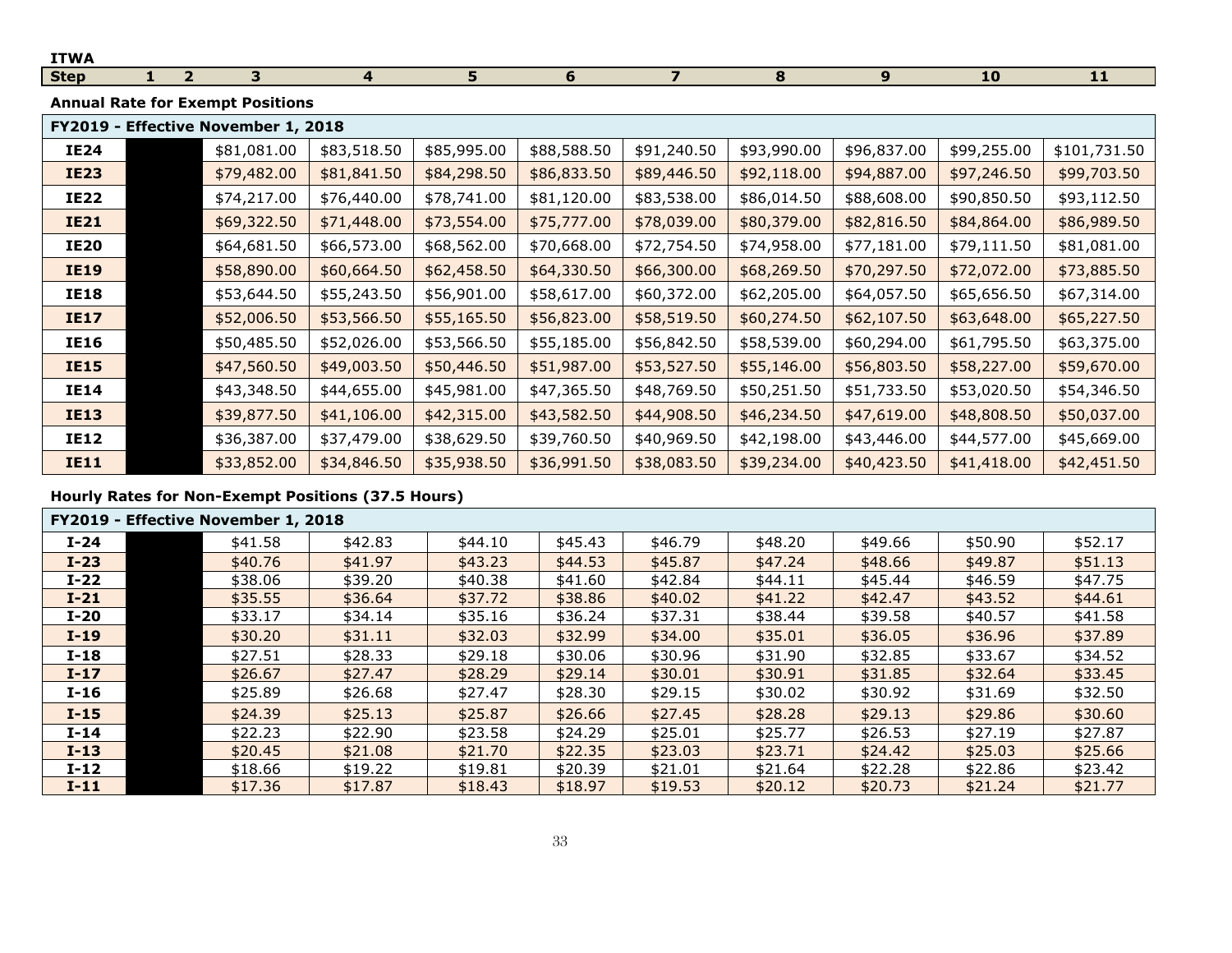| <b>ITWA</b>           |                                         |  |             |             |                |             |                         |             |                  |              |              |  |
|-----------------------|-----------------------------------------|--|-------------|-------------|----------------|-------------|-------------------------|-------------|------------------|--------------|--------------|--|
| <b>Step</b>           | $1\quad 2$                              |  | 3           | 4           | 5 <sup>1</sup> | 6           | $\overline{\mathbf{z}}$ | 8           | $\boldsymbol{9}$ | 10           | 11           |  |
|                       | <b>Annual Rate for Exempt Positions</b> |  |             |             |                |             |                         |             |                  |              |              |  |
| FY2020 - July 1, 2019 |                                         |  |             |             |                |             |                         |             |                  |              |              |  |
| <b>IE24</b>           |                                         |  | \$83,109.00 | \$85,605.00 | \$88,140.00    | \$90,811.50 | \$93,522.00             | \$96,349.50 | \$99,255.00      | \$101,731.50 | \$104,266.50 |  |
| <b>IE23</b>           |                                         |  | \$81,471.00 | \$83,889.00 | \$86,404.50    | \$88,998.00 | \$91,689.00             | \$94,419.00 | \$97,266.00      | \$99,684.00  | \$102,199.50 |  |
| <b>IE22</b>           |                                         |  | \$76,069.50 | \$78,351.00 | \$80,710.50    | \$83,148.00 | \$85,624.50             | \$88,159.50 | \$90,831.00      | \$93,112.50  | \$95,433.00  |  |
| <b>IE21</b>           |                                         |  | \$71,058.00 | \$73,242.00 | \$75,387.00    | \$77,668.50 | \$79,989.00             | \$82,387.50 | \$84,883.50      | \$86,989.50  | \$89,173.50  |  |
| <b>IE20</b>           |                                         |  | \$66,300.00 | \$68,230.50 | \$70,278.00    | \$72,442.50 | \$74,568.00             | \$76,830.00 | \$79,111.50      | \$81,081.00  | \$83,109.00  |  |
| <b>IE19</b>           |                                         |  | \$60,372.00 | \$62,185.50 | \$64,018.50    | \$65,929.50 | \$67,957.50             | \$69,985.50 | \$72,052.50      | \$73,866.00  | \$75,738.00  |  |
| <b>IE18</b>           |                                         |  | \$54,990.00 | \$56,628.00 | \$58,324.50    | \$60,079.50 | \$61,873.50             | \$63,765.00 | \$65,656.50      | \$67,294.50  | \$68,991.00  |  |
| <b>IE17</b>           |                                         |  | \$53,313.00 | \$54,912.00 | \$56,550.00    | \$58,246.50 | \$59,982.00             | \$61,776.00 | \$63,667.50      | \$65,247.00  | \$66,865.50  |  |
| <b>IE16</b>           |                                         |  | \$51,753.00 | \$53,332.50 | \$54,912.00    | \$56,569.50 | \$58,266.00             | \$60,001.50 | \$61,795.50      | \$63,336.00  | \$64,954.50  |  |
| <b>IE15</b>           |                                         |  | \$48,750.00 | \$50,232.00 | \$51,714.00    | \$53,293.50 | \$54,873.00             | \$56,530.50 | \$58,227.00      | \$59,689.50  | \$61,171.50  |  |
| IE14                  |                                         |  | \$44,440.50 | \$45,766.50 | \$47,131.50    | \$48,555.00 | \$49,998.00             | \$51,499.50 | \$53,020.50      | \$54,346.50  | \$55,711.50  |  |
| <b>IE13</b>           |                                         |  | \$40,872.00 | \$42,139.50 | \$43,368.00    | \$44,674.50 | \$46,039.50             | \$47,385.00 | \$48,808.50      | \$50,037.00  | \$51,285.00  |  |
| <b>IE12</b>           |                                         |  | \$37,303.50 | \$38,415.00 | \$39,604.50    | \$40,755.00 | \$42,003.00             | \$43,251.00 | \$44,538.00      | \$45,688.50  | \$46,819.50  |  |
| <b>IE11</b>           |                                         |  | \$34,690.50 | \$35,724.00 | \$36,835.50    | \$37,908.00 | \$39,039.00             | \$40,209.00 | \$41,437.50      | \$42,451.50  | \$43,504.50  |  |

|        | <b>FY2020 - Effective July 1, 2019</b> |         |         |         |         |         |         |         |         |
|--------|----------------------------------------|---------|---------|---------|---------|---------|---------|---------|---------|
| $I-24$ | \$42.62                                | \$43.90 | \$45.20 | \$46.57 | \$47.96 | \$49.41 | \$50.90 | \$52.17 | \$53.47 |
| $I-23$ | \$41.78                                | \$43.02 | \$44.31 | \$45.64 | \$47.02 | \$48.42 | \$49.88 | \$51.12 | \$52.41 |
| $I-22$ | \$39.01                                | \$40.18 | \$41.39 | \$42.64 | \$43.91 | \$45.21 | \$46.58 | \$47.75 | \$48.94 |
| $I-21$ | \$36.44                                | \$37.56 | \$38.66 | \$39.83 | \$41.02 | \$42.25 | \$43.53 | \$44.61 | \$45.73 |
| $I-20$ | \$34.00                                | \$34.99 | \$36.04 | \$37.15 | \$38.24 | \$39.40 | \$40.57 | \$41.58 | \$42.62 |
| $I-19$ | \$30.96                                | \$31.89 | \$32.83 | \$33.81 | \$34.85 | \$35.89 | \$36.95 | \$37.88 | \$38.84 |
| $I-18$ | \$28.20                                | \$29.04 | \$29.91 | \$30.81 | \$31.73 | \$32.70 | \$33.67 | \$34.51 | \$35.38 |
| $I-17$ | \$27.34                                | \$28.16 | \$29.00 | \$29.87 | \$30.76 | \$31.68 | \$32.65 | \$33.46 | \$34.29 |
| $I-16$ | \$26.54                                | \$27.35 | \$28.16 | \$29.01 | \$29.88 | \$30.77 | \$31.69 | \$32.48 | \$33.31 |
| $I-15$ | \$25.00                                | \$25.76 | \$26.52 | \$27.33 | \$28.14 | \$28.99 | \$29.86 | \$30.61 | \$31.37 |
| $I-14$ | \$22.79                                | \$23.47 | \$24.17 | \$24.90 | \$25.64 | \$26.41 | \$27.19 | \$27.87 | \$28.57 |
| $I-13$ | \$20.96                                | \$21.61 | \$22.24 | \$22.91 | \$23.61 | \$24.30 | \$25.03 | \$25.66 | \$26.30 |
| $I-12$ | \$19.13                                | \$19.70 | \$20.31 | \$20.90 | \$21.54 | \$22.18 | \$22.84 | \$23.43 | \$24.01 |
| $I-11$ | \$17.79                                | \$18.32 | \$18.89 | \$19.44 | \$20.02 | \$20.62 | \$21.25 | \$21.77 | \$22.31 |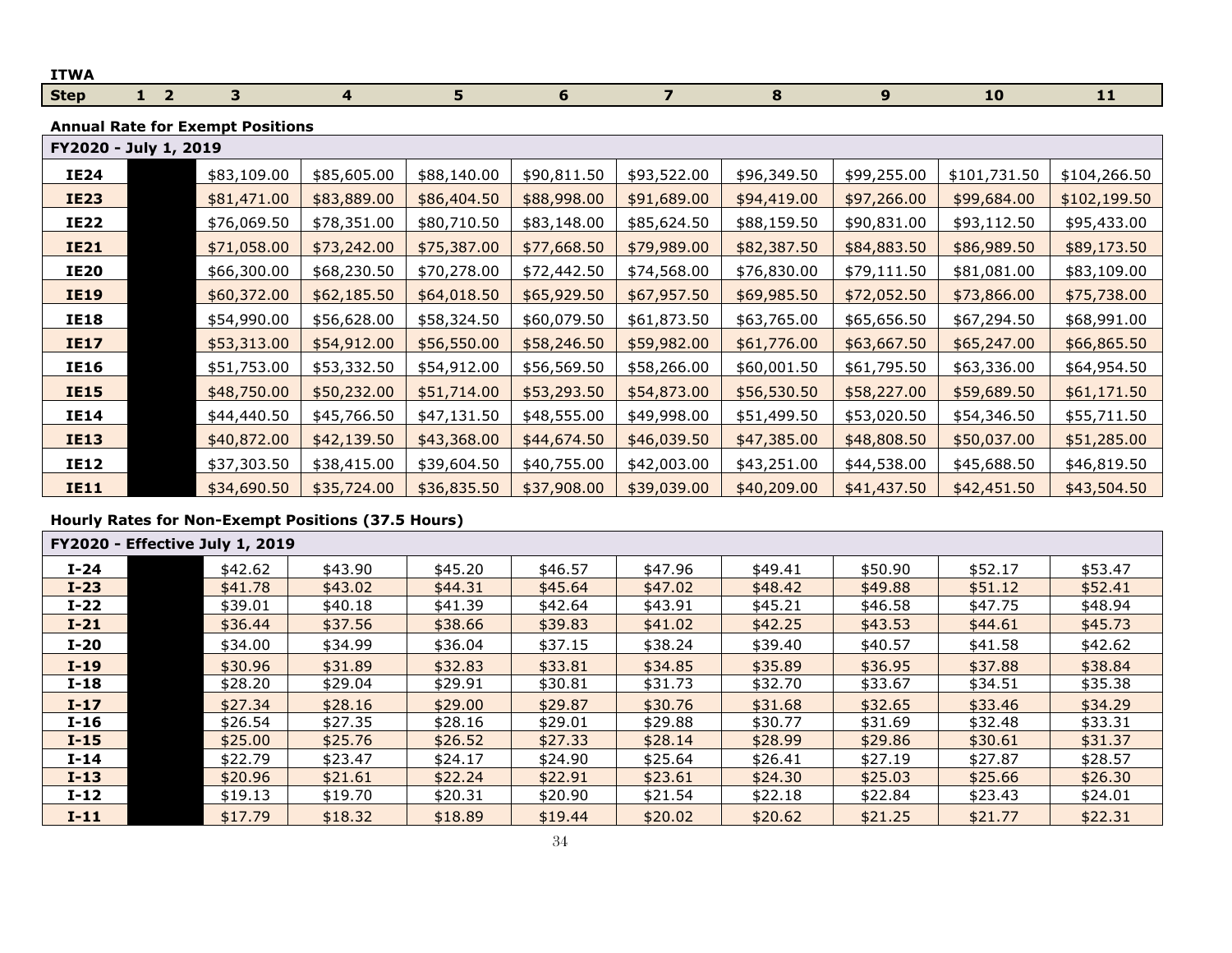| <b>ITWA</b> |  |  |  |  |    |    |
|-------------|--|--|--|--|----|----|
| <b>Step</b> |  |  |  |  | -- | -- |

**Annual Rate for Exempt Positions**

| - Effective July 1, 2020<br><b>FY2021</b> |             |             |             |             |             |             |              |              |              |
|-------------------------------------------|-------------|-------------|-------------|-------------|-------------|-------------|--------------|--------------|--------------|
| <b>IE24</b>                               | \$85,605.00 | \$88,179.00 | \$90,792.00 | \$93,541.50 | \$96,330.00 | \$99,235.50 | \$102,238.50 | \$104,793.00 | \$107,386.50 |
| <b>IE23</b>                               | \$83,908.50 | \$86,404.50 | \$88,998.00 | \$91,669.50 | \$94,438.50 | \$97,246.50 | \$100,191.00 | \$102,667.50 | \$105,261.00 |
| IE22                                      | \$78,351.00 | \$80,710.50 | \$83,128.50 | \$85,644.00 | \$88,198.50 | \$90,811.50 | \$93,561.00  | \$95,901.00  | \$98,299.50  |
| <b>IE21</b>                               | \$73,183.50 | \$75,445.50 | \$77,649.00 | \$79,989.00 | \$82,387.50 | \$84,864.00 | \$87,438.00  | \$89,602.50  | \$91,845.00  |
| <b>IE20</b>                               | \$68,289.00 | \$70,278.00 | \$72,384.00 | \$74,607.00 | \$76,810.50 | \$79,131.00 | \$81,490.50  | \$83,518.50  | \$85,605.00  |
| <b>IE19</b>                               | \$62,185.50 | \$64,057.50 | \$65,929.50 | \$67,899.00 | \$70,005.00 | \$72,091.50 | \$74,217.00  | \$76,089.00  | \$78,019.50  |
| IE18                                      | \$56,647.50 | \$58,324.50 | \$60,079.50 | \$61,873.50 | \$63,726.00 | \$65,676.00 | \$67,626.00  | \$69,322.50  | \$71,058.00  |
| <b>IE17</b>                               | \$54,912.00 | \$56,550.00 | \$58,246.50 | \$60,001.50 | \$61,776.00 | \$63,628.50 | \$65,578.50  | \$67,197.00  | \$68,874.00  |
| IE16                                      | \$53,313.00 | \$54,931.50 | \$56,550.00 | \$58,266.00 | \$60,021.00 | \$61,795.50 | \$63,648.00  | \$65,227.50  | \$66,904.50  |
| <b>IE15</b>                               | \$50,212.50 | \$51,733.50 | \$53,274.00 | \$54,892.50 | \$56,511.00 | \$58,227.00 | \$59,982.00  | \$61,483.50  | \$63,004.50  |
| IE14                                      | \$45,766.50 | \$47,131.50 | \$48,555.00 | \$50,017.50 | \$51,499.50 | \$53,040.00 | \$54,619.50  | \$55,984.50  | \$57,388.50  |
| <b>IE13</b>                               | \$42,100.50 | \$43,407.00 | \$44,674.50 | \$46,020.00 | \$47,424.00 | \$48,808.50 | \$50,271.00  | \$51,538.50  | \$52,825.50  |
| IE12                                      | \$38,415.00 | \$39,565.50 | \$40,794.00 | \$41,983.50 | \$43,270.50 | \$44,557.50 | \$45,883.50  | \$47,053.50  | \$48,223.50  |
| <b>IE11</b>                               | \$35,724.00 | \$36,796.50 | \$37,947.00 | \$39,039.00 | \$40,209.00 | \$41,418.00 | \$42,685.50  | \$43,719.00  | \$44,811.00  |

| <b>FY2021 - Effective July 1, 2020</b> |         |         |         |         |         |         |         |         |         |
|----------------------------------------|---------|---------|---------|---------|---------|---------|---------|---------|---------|
| $I-24$                                 | \$43.90 | \$45.22 | \$46.56 | \$47.97 | \$49.40 | \$50.89 | \$52.43 | \$53.74 | \$55.07 |
| $I-23$                                 | \$43.03 | \$44.31 | \$45.64 | \$47.01 | \$48.43 | \$49.87 | \$51.38 | \$52.65 | \$53.98 |
| $I-22$                                 | \$40.18 | \$41.39 | \$42.63 | \$43.92 | \$45.23 | \$46.57 | \$47.98 | \$49.18 | \$50.41 |
| $I-21$                                 | \$37.53 | \$38.69 | \$39.82 | \$41.02 | \$42.25 | \$43.52 | \$44.84 | \$45.95 | \$47.10 |
| $I-20$                                 | \$35.02 | \$36.04 | \$37.12 | \$38.26 | \$39.39 | \$40.58 | \$41.79 | \$42.83 | \$43.90 |
| $I-19$                                 | \$31.89 | \$32.85 | \$33.81 | \$34.82 | \$35.90 | \$36.97 | \$38.06 | \$39.02 | \$40.01 |
| $I-18$                                 | \$29.05 | \$29.91 | \$30.81 | \$31.73 | \$32.68 | \$33.68 | \$34.68 | \$35.55 | \$36.44 |
| $I-17$                                 | \$28.16 | \$29.00 | \$29.87 | \$30.77 | \$31.68 | \$32.63 | \$33.63 | \$34.46 | \$35.32 |
| $I-16$                                 | \$27.34 | \$28.17 | \$29.00 | \$29.88 | \$30.78 | \$31.69 | \$32.64 | \$33.45 | \$34.31 |
| $I-15$                                 | \$25.75 | \$26.53 | \$27.32 | \$28.15 | \$28.98 | \$29.86 | \$30.76 | \$31.53 | \$32.31 |
| $I-14$                                 | \$23.47 | \$24.17 | \$24.90 | \$25.65 | \$26.41 | \$27.20 | \$28.01 | \$28.71 | \$29.43 |
| $I-13$                                 | \$21.59 | \$22.26 | \$22.91 | \$23.60 | \$24.32 | \$25.03 | \$25.78 | \$26.43 | \$27.09 |
| $I-12$                                 | \$19.70 | \$20.29 | \$20.92 | \$21.53 | \$22.19 | \$22.85 | \$23.53 | \$24.13 | \$24.73 |
| $I-11$                                 | \$18.32 | \$18.87 | \$19.46 | \$20.02 | \$20.62 | \$21.24 | \$21.89 | \$22.42 | \$22.98 |